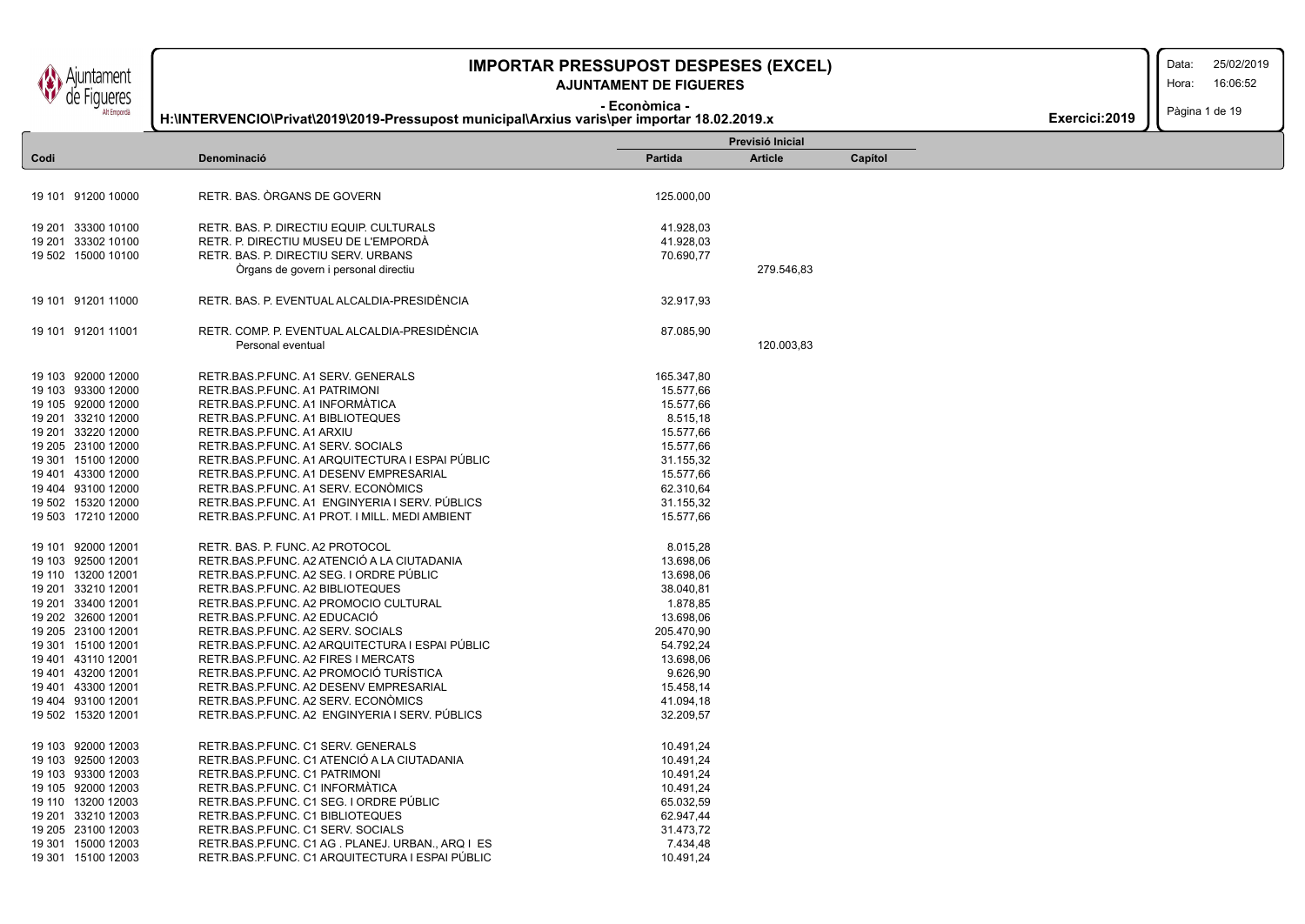**H:\INTERVENCIO\Privat\2019\2019-Pressupost municipal\Arxius varis\per importar 18.02.2019.x**

### **- Econòmica - AJUNTAMENT DE FIGUERES**

Data:

Hora: 16:06:52

| Exercici: 2019 | Pàgina 2 de 19 |
|----------------|----------------|
|----------------|----------------|

|                    |                                                    | Previsió Inicial |                |         |  |  |
|--------------------|----------------------------------------------------|------------------|----------------|---------|--|--|
| Codi               | Denominació                                        | <b>Partida</b>   | <b>Article</b> | Capítol |  |  |
| 19 404 93100 12003 | RETR.BAS.P.FUNC. C1 SERV. ECONÓMICS                | 23.935,53        |                |         |  |  |
| 19 501 15220 12003 | RETR.BAS.P.FUNC. C1 CONSERV. I REHAB. EDIFICACIÓ   | 20.982,48        |                |         |  |  |
| 19 502 15320 12003 | RETR.BAS.P.FUNC. C1 ENGINYERIA I SERV. PUBLICS     | 10.491,24        |                |         |  |  |
| 19 503 17210 12003 | RETR.BAS.P.FUNC. C1 PROT. I MILL. MEDI AMBIENT     | 10.491,24        |                |         |  |  |
|                    |                                                    |                  |                |         |  |  |
| 19 101 92000 12004 | RETR.BAS.P.FUNC. C2 ALCALDIA-PRESIDÈNCIA           | 8.892,54         |                |         |  |  |
| 19 103 92000 12004 | RETR.BAS.P.FUNC. C2 SERV. GENERALS                 | 85.109,34        |                |         |  |  |
| 19 103 92310 12004 | RETR.BAS.P.FUNC. C2 GESTIÓ PADRÓ HABITANTS         | 15.877,05        |                |         |  |  |
| 19 103 92500 12004 | RETR.BAS.P.FUNC. C2 ATENCIÓ A LA CIUTADANIA        | 26.677,62        |                |         |  |  |
| 19 110 13200 12004 | RETR.BAS.P.FUNC. C2 SEG. I ORDRE PÚBLIC            | 592.579,53       |                |         |  |  |
| 19 201 33210 12004 | RETR.BAS.P.FUNC. C2 BIBLIOTEQUES                   | 8.892,54         |                |         |  |  |
| 19 205 23100 12004 | RETR.BAS.P.FUNC. C2 SERV. SOCIALS                  | 17.785,08        |                |         |  |  |
| 19 301 15000 12004 | RETR.BAS.P.FUNC. C2 AG. PLANEJ. URBAN., ARQ I ES   | 35.570,16        |                |         |  |  |
| 19 401 43000 12004 | RETR.BAS.P.FUNC. C2 AG COM, TUR I PIMES            | 17.785,08        |                |         |  |  |
| 19 401 43110 12004 | RETR.BAS.P.FUNC. C2 FIRES I MERCATS                | 4.446,27         |                |         |  |  |
| 19 401 43200 12004 | RETR.BAS.P.FUNC. C2 INFO. I PROM. TURISTICA        | 17.785,08        |                |         |  |  |
| 19 404 93100 12004 | RETR.BAS.P.FUNC. C2 SERV. ECONOMICS                | 106.710,48       |                |         |  |  |
| 19 502 15000 12004 | RETR.BAS.P.FUNC. C2 SERV. URBANS                   | 53.355,24        |                |         |  |  |
| 19 503 17000 12004 | RETR.BAS.P.FUNC. C2 AG. MEDI AMBIENT               | 8.892,54         |                |         |  |  |
|                    |                                                    |                  |                |         |  |  |
| 19 101 92000 12005 | RETR.BAS.P.FUNC. AP ALCALDIA-PRESIDÈNCIA           | 8.149,54         |                |         |  |  |
| 19 103 92000 12005 | RETR.BAS.P.FUNC. AP SERV. GENERALS                 | 16.299,08        |                |         |  |  |
| 19 201 33300 12005 | RETR.BAS.P.FUNC. AP EQUIP. CULTURALS               | 8.149,54         |                |         |  |  |
| 19 202 32600 12005 | RETR.BAS.P.FUNC. AP EDUCACIÓ                       | 8.149,54         |                |         |  |  |
| 19 404 93100 12005 | RETR.BAS.P.FUNC. AP SERV. ECONOMICS                | 8.149,54         |                |         |  |  |
| 19 502 15320 12005 | RETR.BAS.P.FUNC. AP ENGINYERIA I SERV. PÚBLICS     | 8.149,54         |                |         |  |  |
|                    |                                                    |                  |                |         |  |  |
| 19 103 92000 12006 | <b>TRIENNIS P. FUNCIONARI</b>                      | 318.000,00       |                |         |  |  |
| 19 103 92000 12009 | NOMENAMENTS SUBSTITUCIONS FUNCIONARIS              | 10.000,00        |                |         |  |  |
| 19 101 92000 12100 | COMPL. DESTINACIÓ FUNC. ALCALDIA-PRESIDÈNCIA       | 14.463,15        |                |         |  |  |
| 19 103 92000 12100 | COMPL. DESTINACIÓ FUNC. SERV. GENERALS             | 194.726,87       |                |         |  |  |
| 19 103 92310 12100 | COMPL. DESTINACIÓ FUNC. GESTIÓ PADRÓ HABITANTS     | 10.265,99        |                |         |  |  |
| 19 103 92500 12100 | COMPL. DESTINACIÓ FUNC. ATENCIÓ A LA CIUTADANIA    | 31.584,28        |                |         |  |  |
| 19 103 93300 12100 | COMPL. DESTINACIÓ FUNC. PATRIMONI                  | 23.650,20        |                |         |  |  |
| 19 105 92000 12100 | COMPL. DESTINACIÓ FUNC. INFORMÀTICA                | 19.400,78        |                |         |  |  |
| 19 110 13200 12100 | COMPL. DESTINACIÓ FUNC. SEG. I ORDRE PÚBLIC        | 440.874,67       |                |         |  |  |
| 19 201 33210 12100 | COMPL. DESTINACIÓ FUNC. BIBLIOTEQUES               | 64.254,98        |                |         |  |  |
| 19 201 33220 12100 | COMPL. DESTINACIÓ FUNC. ARXIU                      | 9.204,44         |                |         |  |  |
| 19 201 33300 12100 | COMPL. DESTINACIÓ FUNC. EQUIPAMENTS CULTURALS      | 3.864,56         |                |         |  |  |
| 19 201 33400 12100 | COMPL.DESTINACIÓ FUNC. PROMOCIO CULTURAL           | 859,61           |                |         |  |  |
| 19 202 32600 12100 | COMPL. DESTINACIÓ FUNC. EDUCACIÓ                   | 14.906,92        |                |         |  |  |
| 19 205 23100 12100 | COMPL. DESTINACIÓ FUNC. SERV. SOCIALS              | 171.789,66       |                |         |  |  |
| 19 301 15000 12100 | COMPL. DESTINACIÓ FUNC. AG .PLAN, ARQU I ESP. PÚ   | 28.152,51        |                |         |  |  |
| 19 301 15100 12100 | COMPL. DESTINACIÓ FUNC. ARQUITECTURA I ESPAI PÚBLI | 68.394,06        |                |         |  |  |
| 19 401 43000 12100 | COMPL. DESTINACIÓ FUNC. AG COM, TUR I PIMES        | 11.732,56        |                |         |  |  |
| 19 401 43110 12100 | COMPL. DESTINACIÓ FUNC. FIRES I MERCATS            | 11.665,75        |                |         |  |  |
| 19 401 43200 12100 | COMPL. DESTINACIÓ FUNC. INFO. I PROM. TURÍSTICA    | 17.504.75        |                |         |  |  |
|                    |                                                    |                  |                |         |  |  |

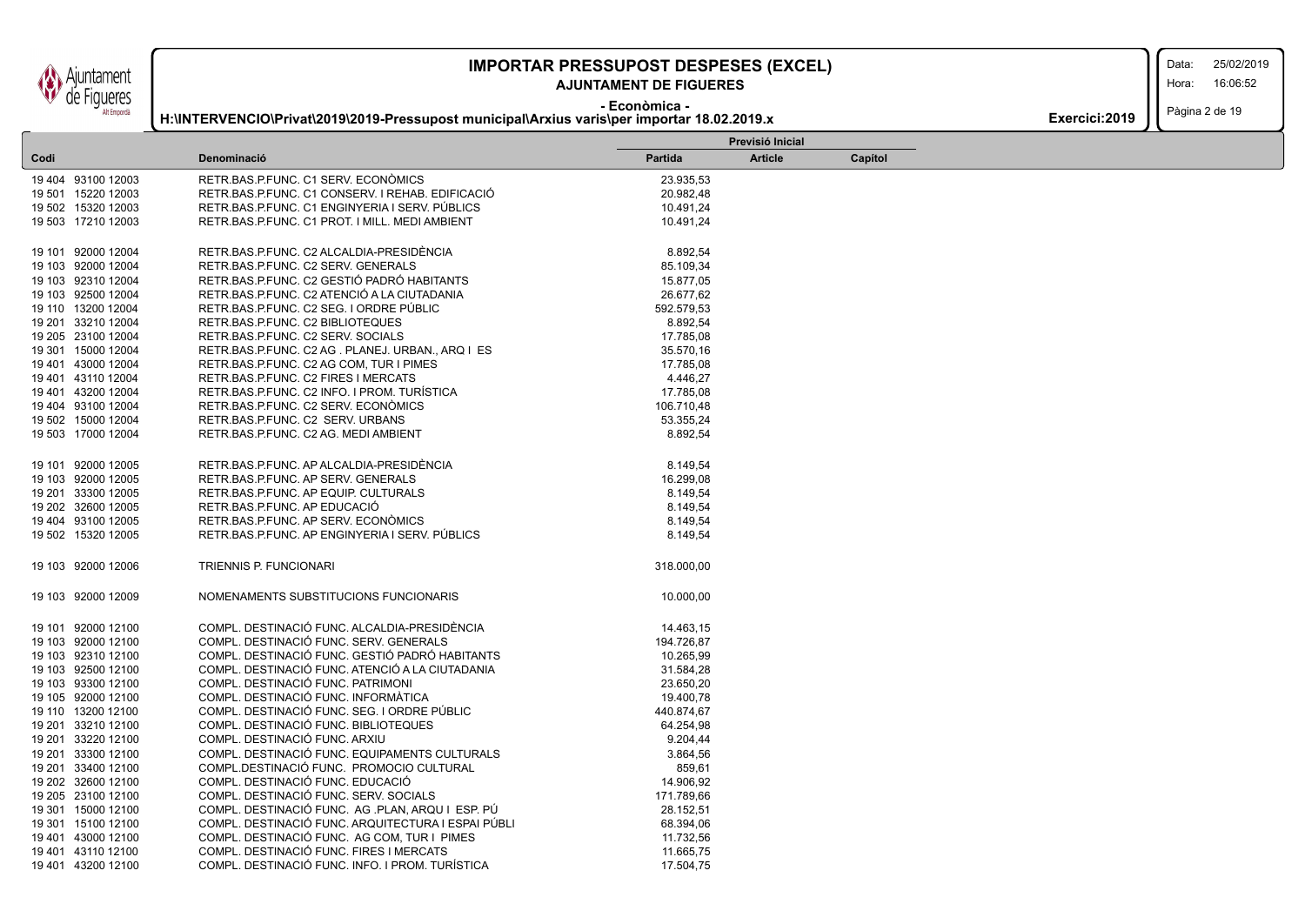### **AJUNTAMENT DE FIGUERES**

Data:

Hora: 16:06:52

Pàgina 3 de 19

| <i>V</i> de Figueres |                                                                                             | AJUNIAMENI DE FIGUERES |                  |         |                |
|----------------------|---------------------------------------------------------------------------------------------|------------------------|------------------|---------|----------------|
| Alt Empordà          | H:\INTERVENCIO\Privat\2019\2019-Pressupost municipal\Arxius varis\per importar 18.02.2019.x | - Econòmica -          |                  |         | Exercici: 2019 |
|                      |                                                                                             |                        | Previsió Inicial |         |                |
| Codi                 | Denominació                                                                                 | Partida                | <b>Article</b>   | Capítol |                |
| 19 401 43300 12100   | COMPL. DESTINACIÓ FUNC. DESENV EMPRESARIAL                                                  | 17.996,33              |                  |         |                |
| 19 404 93100 12100   | COMPL. DESTINACIÓ FUNC. SERV. ECONÒMICS                                                     | 169.907,50             |                  |         |                |
| 19 501 15220 12100   | COMPL. DESTINACIÓ FUNC. CONSERV. I REHAB. EDIFICAC                                          | 11.732,56              |                  |         |                |
| 19 502 15000 12100   | COMPL. DESTINACIÓ FUNC. SERV. URBANS                                                        | 35.197,68              |                  |         |                |
| 19 502 15320 12100   | COMPL. DESTINACIÓ FUNC.ENGINYERIA I SERV. PÚBLICS                                           | 50.318,14              |                  |         |                |
| 19 503 17000 12100   | COMPL. DESTINACIÓ FUNC. AG. MEDI AMBIENT                                                    | 5.866,28               |                  |         |                |
| 19 503 17210 12100   | COMPL. DESTINACIÓ FUNC. PROT. I MILLORA MEDI AMBIE                                          | 16.238,04              |                  |         |                |
| 19 101 92000 12101   | COMPL. ESPECÍFIC FUNC. ALCALDIA-PRESIDÈNCIA                                                 | 26.820,82              |                  |         |                |
| 19 103 92000 12101   | COMPL. ESPECÍFIC FUNC. SERV. GENERALS                                                       | 324.412,37             |                  |         |                |
| 19 103 92310 12101   | COMPL. ESPECÍFIC FUNC. GESTIÓ PADRÓ HABITANTS                                               | 16.983,49              |                  |         |                |
| 19 103 92500 12101   | COMPL. ESPECÍFIC FUNC. ATENCIÓ A LA CIUTADANIA                                              | 52.649,71              |                  |         |                |
| 19 103 93300 12101   | COMPL. ESPECÍFIC FUNC. PATRIMONI                                                            | 26.778,78              |                  |         |                |
| 19 105 92000 12101   | COMPL. ESPECÍFIC FUNC. INFORMÀTICA                                                          | 32.988,06              |                  |         |                |
| 19 110 13200 12101   | COMPL. ESPECÍFIC FUNC. SEG. I ORDRE PÚBLIC                                                  | 1.523.416,42           |                  |         |                |
| 19 201 33210 12101   | COMPL. ESPECÍFIC FUNC. BIBLIOTEQUES                                                         | 89.619,50              |                  |         |                |
| 19 201 33220 12101   | COMPL. ESPECÍFIC FUNC. ARXIU                                                                | 11.368,40              |                  |         |                |
| 19 201 33300 12101   | COMPL. ESPECÍFIC FUNC. EQUIPAMENTS CULTURALS                                                | 5.212,66               |                  |         |                |
| 19 201 33400 12101   | COMPL. ESPECÍFIC FUNC. PROMOCIO CULTURAL                                                    | 1.202,11               |                  |         |                |
| 19 202 32600 12101   | COMPL. ESPECÍFIC FUNC. EDUCACIÓ                                                             | 19.851,76              |                  |         |                |
| 19 205 23100 12101   | COMPL. ESPECÍFIC FUNC. SERV. SOCIALS                                                        | 218.913,71             |                  |         |                |
| 19 301 15000 12101   | COMPL. ESPECÍFIC FUNC. AG .PLAN, ARQU I ESP. PÚB                                            | 45.287,01              |                  |         |                |
| 19 301 15100 12101   | COMPL. ESPECÍFIC FUNC. ARQUITECTURA I ESPAI PÚBLIC                                          | 114.644,54             |                  |         |                |
| 19 401 43000 12101   | COMPL. ESPECÍFIC FUNC. AG COM, TUR I PIMES                                                  | 16.191,27              |                  |         |                |
| 19 401 43110 12101   | COMPL. ESPECÍFIC FUNC. FIRES I MERCATS                                                      | 18.247,15              |                  |         |                |
| 19 401 43200 12101   | COMPL. ESPECÍFIC FUNC. INF. I PROM. TURÍSTICA                                               | 19.981,90              |                  |         |                |
| 19 401 43300 12101   | COMPL. ESPECÍFIC FUNC. DESENV EMPRESARIAL                                                   | 26.932,01              |                  |         |                |
| 19 404 93100 12101   | COMPL. ESPECÍFIC FUNC. SERVEIS ECONÒMICS                                                    | 285.322,82             |                  |         |                |
| 19 501 15220 12101   | COMPL. ESPECÍFIC FUNC. CONSERV. I REHAB. EDIFICACI                                          | 23.351,34              |                  |         |                |
| 19 502 15000 12101   | COMPL. ESPECÍFIC FUNC. SERV. URBANS                                                         | 48.573,80              |                  |         |                |
| 19 502 15320 12101   | COMPL. ESPECÍFIC FUNC. ENGINYERIA I SERV. PÚBLICS                                           | 87.771,03              |                  |         |                |
| 19 503 17000 12101   | COMPL. ESPECÍFIC FUNC. AG. MEDI AMBIENT                                                     | 6.486,41               |                  |         |                |
| 19 503 17210 12101   | COMPL. ESPECÍFIC FUNC. PROT. I MILLORA MEDI AMBIEN                                          | 23.263,59              |                  |         |                |
| 19 103 92000 12700   | P. FUNC. CONTRIB. A PLANS I FONS DE PENSIONS                                                | 150.000,00             |                  |         |                |

|                    | Personal Funcionari                              | 7.184.802,51 |  |
|--------------------|--------------------------------------------------|--------------|--|
| 19 103 92000 13000 | RETR. BAS. P. LABORAL SERV. GENERALS             | 305.494,71   |  |
| 19 103 92310 13000 | RETR. BAS. P. LABORAL GESTIÓ PADRÓ HABITANTS     | 45.947,99    |  |
| 19 103 92500 13000 | RETR. BAS. P. LABORAL ATENCIÓ A LA CIUTADANIA    | 160.194,43   |  |
| 19 103 93300 13000 | RETR. BAS. P. LABORAL PATRIMONI                  | 24.463.67    |  |
| 19 105 92000 13000 | RETR. BAS. P. LABORAL INFORMATICA                | 57.228,37    |  |
| 19 201 33210 13000 | RETR. BAS. P. LABORAL BIBLIOTEQUES               | 24.463.67    |  |
| 19 201 33300 13000 | RETR. BAS. P. LABORAL EQUIPAMENTS CULTURALS      | 163.485.46   |  |
| 19 201 33400 13000 | RETR. BAS. P. LABORAL PROMOCIÓ CULTURAL          | 74.731.39    |  |
| 19 202 23100 13000 | RETR. BAS. P. LABORAL LLAR D'INFANTS             | 615.781,49   |  |
| 19 202 32600 13000 | RETR. BAS. P. LABORAL EDUCACIÓ                   | 340.839,70   |  |
| 19 203 34100 13000 | RETR. BAS. P. LABORAL PROM. I FOMENT DE L'ESPORT | 271.394.05   |  |
| 19 203 34200 13000 | RETR. BAS. P. LABORAL EQUIPAMENTS ESPORTIUS      | 303.321.93   |  |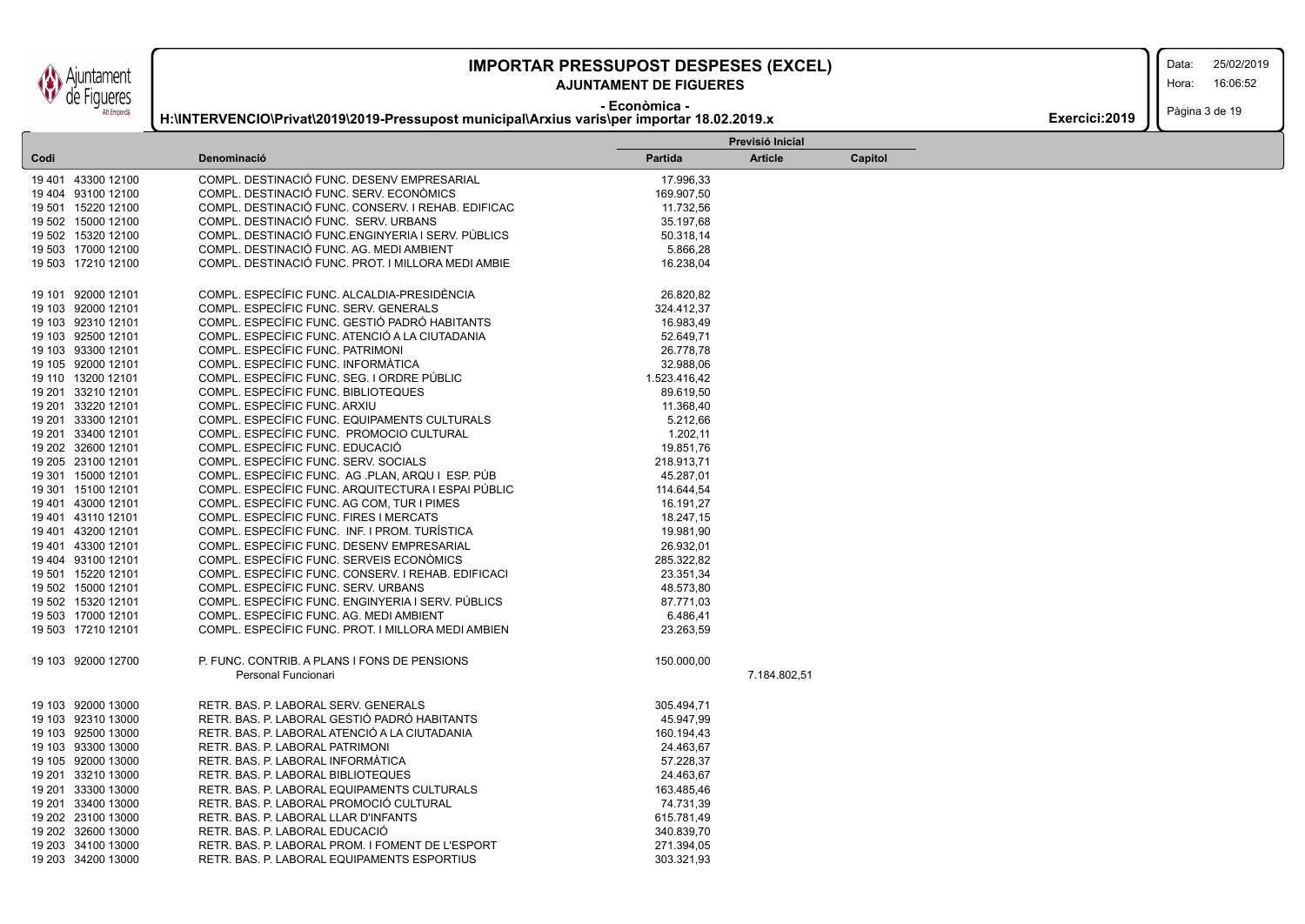untament de Figueres Alt Empordà

### **IMPORTAR PRESSUPOST DESPESES (EXCEL)** 25/02/2019

### **AJUNTAMENT DE FIGUERES**

Data:

Hora: 16:06:52

**- Econòmica - H:\INTERVENCIO\Privat\2019\2019-Pressupost municipal\Arxius varis\per importar 18.02.2019.x**

| <b>Exercici:2019</b> $\left  \ \right $ Pàgina 4 de 19 |  |
|--------------------------------------------------------|--|
|                                                        |  |

|                    |                                                    |                | Previsió Inicial |         |
|--------------------|----------------------------------------------------|----------------|------------------|---------|
| Codi               | Denominació                                        | <b>Partida</b> | <b>Article</b>   | Capítol |
| 19 204 92501 13000 | RETR. BAS. P. LABORAL JOVENTUT                     | 30.906,87      |                  |         |
| 19 205 23100 13000 | RETR. BAS. P. LABORAL SERVEIS SOCIALS              | 274.089,94     |                  |         |
| 19 206 92400 13000 | RETR. BAS. P. LABORAL ACCIÓ CÍVICA                 | 131.180,95     |                  |         |
| 19 301 15000 13000 | RETR. BAS. P. LABORAL AG .PLAN, ARQU I ESP. PÚB    | 187.966,38     |                  |         |
| 19 401 24100 13000 | RETR. BAS. P. LABORAL FOMENT DEL TREBALL           | 63.841,32      |                  |         |
| 19 401 43000 13000 | RETR. BAS. P. LABORAL AG COM, TUR I PIMES          | 24.463,67      |                  |         |
| 19 401 43200 13000 | RETR. BAS. P. LABORAL INFORMACIO I PROM TURISTICA  | 21.244,80      |                  |         |
| 19 404 93100 13000 | RETR. BAS. P. LABORAL SERV. ECONÓMICS              | 177.731,07     |                  |         |
| 19 502 15000 13000 | RETR. BAS. P. LABORAL SERV. URBANS                 | 43.913,42      |                  |         |
| 19 502 15320 13000 | RETR. BAS. P. LABORAL SERV. ENGINYERIA I SERV. PÚB | 641.434,28     |                  |         |
| 19 502 16400 13000 | RETR. BAS. P. LABORAL CEMENTIRIS                   | 100.030,71     |                  |         |
| 19 502 92000 13000 | RETR. BAS. P. LABORAL NETEJA                       | 100.725,87     |                  |         |
| 19 103 92000 13002 | ANTIGUITAT P. LABORAL                              | 240.000,00     |                  |         |
| 19 103 92000 13100 | RETR. BAS. P. LAB. TEMPORAL SERV. GENERALS         | 88.677,08      |                  |         |
| 19 202 32600 13100 | RETR. BAS. P. LAB. TEMPORAL EDUCACIÓ               | 24.463,67      |                  |         |
| 19 203 34100 13100 | RETR. BAS. P. LABORAL TEMPORAL PROM. I FOMENT DE L | 17.600,49      |                  |         |
| 19 205 23100 13100 | RETR. BAS. P. LAB. TEMPORAL SERVEIS SOCIALS        | 76.495,77      |                  |         |
| 19 301 15100 13100 | RETR. BAS. P. LAB. TEMPORAL ARQUITECTURA I ESPAI P | 36.415,90      |                  |         |
| 19 401 24112 13100 | RETR. BAS. P. LAB. TEMP. FORMACIÓ I TREBALL        | 22.871,99      |                  |         |
| 19 401 24114 13100 | RETR. BAS. P. LAB. TEMP. PROJECTES SINGULARS       | 2.733,58       |                  |         |
| 19 401 24115 13100 | RETR. BAS. P. LAB. TEMP. PROGRAMA ENFEINA'T        | 13.845,19      |                  |         |
| 19 401 24116 13100 | RETR. BAS. P. LAB. TEMP. PROG OCUPACIO JUVENIL     | 2.435,35       |                  |         |
| 19 401 43200 13100 | RETR. BAS. P. LAB. TEMPORAL INFO I PROM. TURISTICA | 47.854,07      |                  |         |
| 19 401 43204 13100 | RETR. BAS. P. LAB. TEMP. CONVENIS PRACTIQUES       | 15.000,00      |                  |         |
| 19 401 43301 13100 | RETR. BAS. P. LAB. TEMP. AODLS                     | 46.369,50      |                  |         |
| 19 401 43302 13100 | RETR. BAS. P. LAB. TEMP. PROG. PECT COMPET. TERRI  | 7.500,00       |                  |         |
| 19 501 15220 13100 | RETR. BAS. P. TEMP. CONSERV. I REHAB. EDIFICACIÓ   | 46.997,26      |                  |         |
| 19 502 15320 13100 | RETR. BAS. P. LAB. TEMPORALENGINYERIA I SERV. PÚBL | 118.949,67     |                  |         |
|                    |                                                    |                |                  |         |
| 19 103 92000 13101 | CONTRACTACIONS SUBSTITUCIONS P. LABORAL            | 30.000,00      |                  |         |
| 19 103 92000 13102 | INDEMNITZACIONS P. LAB. TEMPORAL                   | 55.000,00      |                  |         |
| 19 103 92000 13700 | P. LAB. CONTRIB. A PLANS I FONS DE PENSIONS        | 150.000,00     |                  |         |
|                    | <b>Personal Laboral</b>                            |                | 5.228.085,66     |         |
| 19 103 92000 15000 | <b>PRODUCTIVITAT</b>                               | 150.000,00     |                  |         |
| 19 103 92000 15100 | <b>GRATIFICACIONS</b>                              | 50.000,00      |                  |         |
| 19 110 13200 15100 | <b>GRATIFICACIONS</b>                              | 200.000,00     |                  |         |
|                    | Incentius al rendiment                             |                | 400.000,00       |         |
| 19 101 91200 16000 | SEGURETAT SOCIAL ORGANS DE GOVERN                  | 38.750,00      |                  |         |
| 19 101 91201 16000 | SEGURETAT SOCIAL P. EVENTUAL                       | 37.201,19      |                  |         |
| 19 101 92000 16000 | SEGURETAT SOCIAL ALCALDIA-PRESIDÈNCIA              | 20.565,81      |                  |         |
| 19 103 92000 16000 | SEGURETAT SOCIAL SERV. GENERALS                    | 763.703,13     |                  |         |
|                    |                                                    |                |                  |         |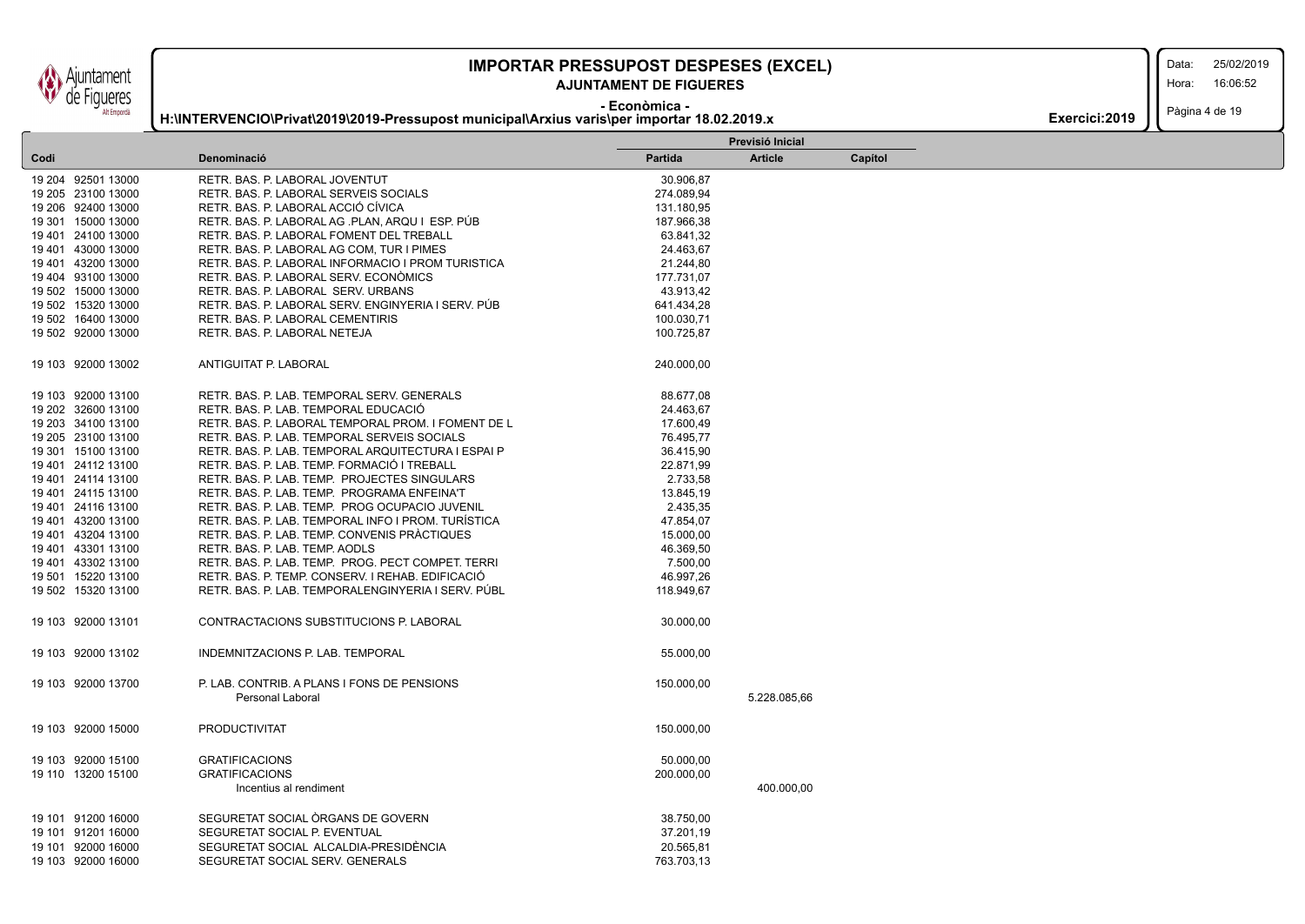iuntament de Figueres Alt Empordà

### **IMPORTAR PRESSUPOST DESPESES (EXCEL)** 25/02/2019

### **AJUNTAMENT DE FIGUERES**

**H:\INTERVENCIO\Privat\2019\2019-Pressupost municipal\Arxius varis\per importar 18.02.2019.x**

Data:

Hora: 16:06:52

**- Econòmica -**

Pàgina 5 de 19 **Exercici:2019** 

|                    |                                                                                             |                | Previsió Inicial |               |
|--------------------|---------------------------------------------------------------------------------------------|----------------|------------------|---------------|
| Codi               | Denominació                                                                                 | <b>Partida</b> | <b>Article</b>   | Capítol       |
| 19 103 92310 16000 | SEGURETAT SOCIAL GESTIÓ PADRÓ HABITANTS                                                     | 27.613,10      |                  |               |
| 19 103 92500 16000 | SEGURETAT SOCIAL ATENCIÓ CIUTADÀ                                                            | 91.541,56      |                  |               |
| 19 103 93300 16000 | SEGURETAT SOCIAL PATRIMONI                                                                  | 31.298,08      |                  |               |
| 19 105 92000 16000 | SEGURETAT SOCIAL INFORMATICA                                                                | 42.062,69      |                  |               |
| 19 110 13200 16000 | SEGURETAT SOCIAL SEG. I ORDRE PÚBLIC                                                        | 1.049.172,47   |                  |               |
| 19 201 33210 16000 | SEGURETAT SOCIAL BIBLIOTEQUES                                                               | 91.987,58      |                  |               |
| 19 201 33220 16000 | SEGURETAT SOCIAL ARXIU                                                                      | 11.206,66      |                  |               |
| 19 201 33300 16000 | SEGURETAT SOCIAL EQUIPAMENTS CULTURALS                                                      | 69.018,38      |                  |               |
| 19 201 33302 16000 | SEGURETAT SOCIAL MUSEU EMPORDÀ                                                              | 12.997,69      |                  |               |
| 19 201 33400 16000 | SEGURETAT SOCIAL PROMOCIÓ CULTURAL                                                          | 24.388,31      |                  |               |
| 19 202 23100 16000 | SEGURETAT SOCIAL LLAR D'INFANTS                                                             | 190.892,26     |                  |               |
| 19 202 32600 16000 | SEGURETAT SOCIAL EDUCACIÓ                                                                   | 130.791,99     |                  |               |
| 19 203 34100 16000 | SEGURETAT SOCIAL PROM. I FOMENT ESPORT                                                      | 89.588,31      |                  |               |
| 19 203 34200 16000 | SEGURETAT SOCIAL EQUIPAMENTS ESPORTIUS                                                      | 94.029,80      |                  |               |
| 19 204 92501 16000 | SEGURETAT SOCIAL JOVENTUT                                                                   | 9.581,13       |                  |               |
| 19 205 23100 16000 | SEGURETAT SOCIAL SERVEIS SOCIALS                                                            | 313.594,90     |                  |               |
| 19 206 92400 16000 | SEGURETAT SOCIAL ACCIÓ CÍVICA                                                               | 40.666,09      |                  |               |
| 19 301 15000 16000 | SEGURETAT SOCIAL AG .PLAN, ARQU I ESP. PÚBLIC                                               | 94.367,27      |                  |               |
| 19 301 15100 16000 | SEGURETAT SOCIAL ARQUITECTURA I ESPAI PÚBLIC                                                | 97.926,92      |                  |               |
| 19 401 24100 16000 | SEGURETAT SOCIAL FOMENT DEL TREBALL                                                         | 19.790,81      |                  |               |
| 19 401 24112 16000 | SEGURETAT SOCIAL FORMACIÓ I TREBALL                                                         | 7.090,32       |                  |               |
| 19 401 24114 16000 | SEGURETAT SOCIAL PROJECTES SINGULARS                                                        | 847,41         |                  |               |
| 19 401 24115 16000 | SEGURETAT SOCIAL PROGRAMA ENFEINA'T                                                         | 4.292,01       |                  |               |
| 19 401 24116 16000 | SEGURETAT SOCIAL PROG OCUPACIO JUVENIL                                                      | 754,96         |                  |               |
| 19 401 43000 16000 | SEGURETAT SOCIAL AG COM, TUR I PIMES                                                        | 21.753,50      |                  |               |
| 19 401 43110 16000 | SEGURETAT SOCIAL FIRES I MERCATS                                                            | 14.897,74      |                  |               |
| 19 401 43200 16000 | SEGURETAT SOCIAL INF. I PROM. TURISTICA                                                     | 41.539,23      |                  |               |
| 19 401 43204 16000 | SEGURETAT SOCIAL P. LAB. TEMP. CONVENIS PRACTIQUES                                          | 4.650,00       |                  |               |
| 19 401 43300 16000 | SEGURETAT SOCIAL DESENV EMPRESARIAL                                                         | 23.548,88      |                  |               |
| 19 401 43301 16000 | SEGURETAT SOCIAL AODLS                                                                      | 14.374,55      |                  |               |
| 19 401 43302 16000 | SEGURETAT SOCIAL PROGRAMA PECT COMPET. TERRITORIAL                                          | 2.325,00       |                  |               |
| 19 404 93100 16000 | SEGURETAT SOCIAL SERV. ECONÓMICS                                                            | 271.300,15     |                  |               |
| 19 501 15220 16000 | SEGURETAT SOCIAL CONSERV. I REHAB. EDIFICACIÓ                                               | 31.949,73      |                  |               |
| 19 502 15000 16000 | SEGURETAT SOCIAL SERV. URBANS                                                               | 78.036,58      |                  |               |
| 19 502 15320 16000 | SEGURETAT SOCIAL ENGINYERIA I SERV. PÚBLICS                                                 | 303.948,42     |                  |               |
| 19 502 16400 16000 | SEGURETAT SOCIAL CEMENTIRIS                                                                 | 31.009,52      |                  |               |
| 19 502 92000 16000 | SEGURETAT SOCIAL P. LAB. NETEJA                                                             | 31.225,02      |                  |               |
| 19 503 17000 16000 | SEGURETAT SOCIAL ADM. GRAL. DEL MEDI AMBIENT                                                | 6.586,12       |                  |               |
| 19 503 17210 16000 | SEGURETAT SOCIAL PROT. I MILLORA MEDI AMBIENT                                               | 20.326,86      |                  |               |
|                    |                                                                                             |                |                  |               |
| 19 103 92000 16200 | FORMACIÓ I PERFECC. DEL PERSONAL                                                            | 14.000,00      |                  |               |
|                    |                                                                                             |                |                  |               |
| 19 103 92000 16204 | <b>ACCIO SOCIAL</b>                                                                         | 100.000,00     |                  |               |
| 19 103 92000 16205 | ASSEGURANCA COL·LECTIVA                                                                     | 90.000,00      |                  |               |
|                    | Quotes, prestacions i despeses socials a càrrec de l'ocupado<br><b>DESPESES DE PERSONAL</b> |                | 4.507.192,13     | 17.719.630,96 |
|                    |                                                                                             |                |                  |               |
| 19 103 93300 20200 | <b>LLOGUERS</b>                                                                             | 123.000.00     |                  |               |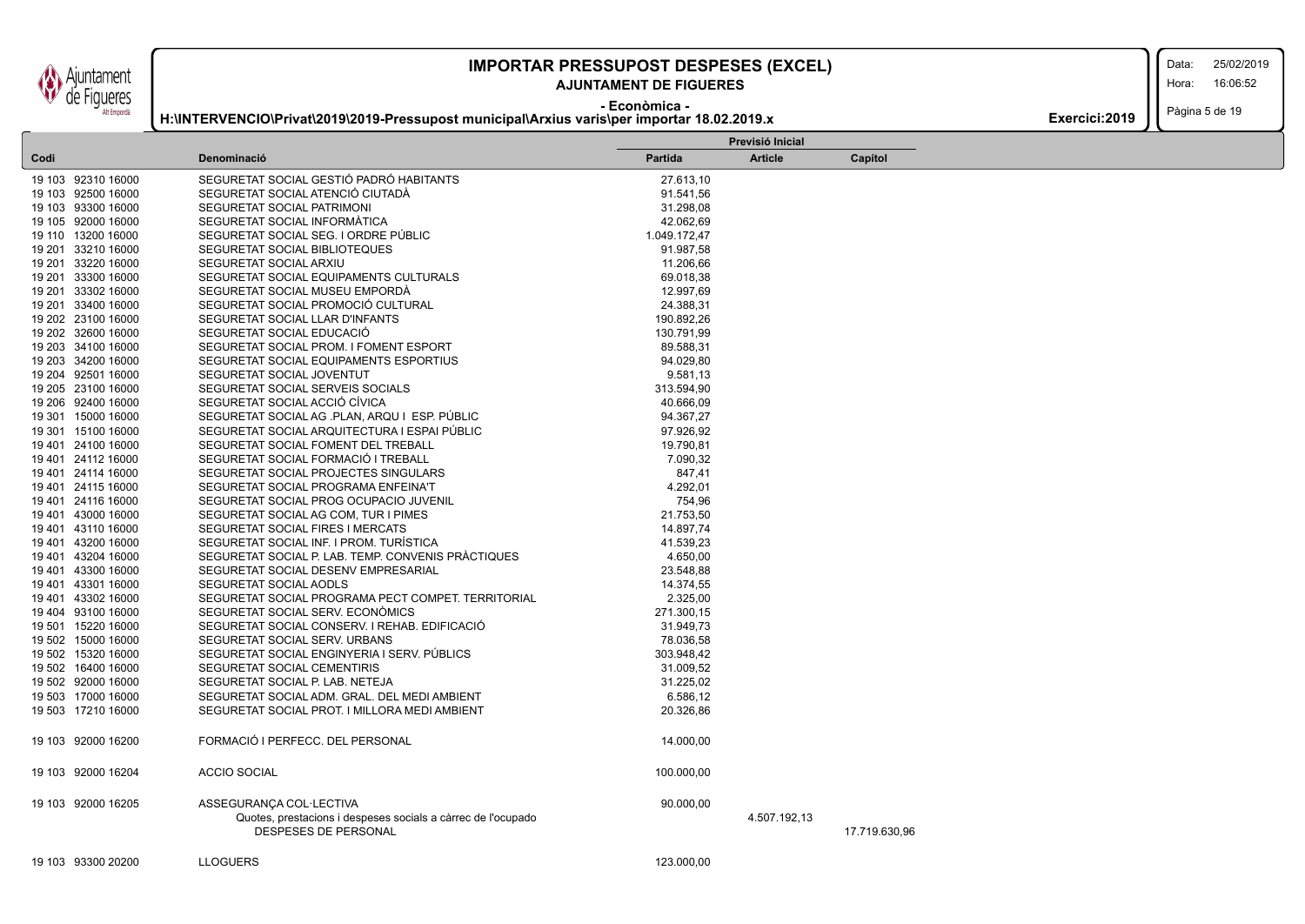iuntament de Figueres Alt Empordà

## **IMPORTAR PRESSUPOST DESPESES (EXCEL)**

### **- Econòmica - AJUNTAMENT DE FIGUERES**

**H:\INTERVENCIO\Privat\2019\2019-Pressupost municipal\Arxius varis\per importar 18.02.2019.x**

Data: 25/02/2019

Hora: 16:06:52

Pàgina 6 de 19

|  | Exercici: 2019 |  |  |
|--|----------------|--|--|
|--|----------------|--|--|

|      |                    |                                                    |            | Previsió Inicial |         |
|------|--------------------|----------------------------------------------------|------------|------------------|---------|
| Codi |                    | Denominació                                        | Partida    | <b>Article</b>   | Capítol |
|      | 19 301 15210 20200 | OLH LLOGUER HABITATGES ACH                         | 60.000,00  |                  |         |
|      | 19 401 43000 20200 | LLOGUERS PROMOCIÓ ECONÒMICA                        | 32.000,00  |                  |         |
|      |                    |                                                    |            |                  |         |
|      | 19 110 13000 20300 | CONTRACTES RENTING RADAR                           | 4.000,00   |                  |         |
|      | 19 405 92000 20300 | RENTING FOTOCOPIADORES                             | 40.000,00  |                  |         |
|      |                    |                                                    |            |                  |         |
|      | 19 110 13000 20400 | CONTRACTES RENTING POLICIA                         | 84.500,00  |                  |         |
|      |                    |                                                    |            |                  |         |
|      | 19 110 13000 20600 | XARXA RESCAT (DEPARTAMENT INTERIOR)                | 15.000,00  |                  |         |
|      |                    | Arrendaments i cànons                              |            | 358.500,00       |         |
|      |                    |                                                    |            |                  |         |
|      | 19 502 15320 21000 | CONSERVACIO I MANTENIMENT VIES PUBLIQUES           | 300.000,00 |                  |         |
|      | 19 502 17100 21000 | CONTRACTES MANTENIMENT PARCS INFANTILS             | 150.000,00 |                  |         |
|      |                    |                                                    |            |                  |         |
|      | 19 502 15320 21001 | CONSERVACIO I REPARACIO CAMINS PARC BOSC           | 50.000,00  |                  |         |
|      |                    |                                                    |            |                  |         |
|      | 19 502 15320 21002 | CONSERVACIO I REPARACIO CAMINS RURALS              | 15.000,00  |                  |         |
|      |                    |                                                    |            |                  |         |
|      | 19 110 13000 21200 | MANTENIMENT INSTAL.LACIONS GUARDIA URBANA          | 6.000,00   |                  |         |
|      | 19 301 15210 21200 | OLH REPARACIÓ, REPOSICIÓ I MANTENIMENT HABITATGES  | 15.000,00  |                  |         |
|      | 19 501 32300 21200 | CONSERVACIO I REPARACIO ESCOLES                    | 140.000,00 |                  |         |
|      |                    |                                                    |            |                  |         |
|      | 19 501 92000 21200 | CONSERVACIO I REPARACIO EDIFICIS MUNICIPALS        | 230.000,00 |                  |         |
|      | 19 502 16400 21200 | CONSERVACIO I REPARACIO CEMENTIRIS                 | 15.000,00  |                  |         |
|      |                    | OLH REPARACIÓ HABITATGES BUITS EXPROPIATS          |            |                  |         |
|      | 19 301 15210 21201 |                                                    | 70.000,00  |                  |         |
|      |                    |                                                    |            |                  |         |
|      | 19 501 92000 21300 | MANTENIMENT ASCENSORS                              | 30.000,00  |                  |         |
|      | 19 502 16500 21300 | SENYALITZACIO CONSERVACIO, MUNTATGE PUNTS DE LLUM  | 90.000,00  |                  |         |
|      |                    |                                                    |            |                  |         |
|      | 19 501 92000 21301 | MANTENIMENT INSTAL.LACIONS EDIF. MUNICIPALS        | 190.000,00 |                  |         |
|      | 19 502 16500 21301 | MANTENIMENT LLUMS DE NADAL                         | 80.000,00  |                  |         |
|      |                    |                                                    |            |                  |         |
|      | 19 110 13000 21400 | CONSERVACIO I REPARACIO VEHICLES SEGURETAT CIUTANA | 12.000,00  |                  |         |
|      | 19 502 15320 21400 | CONSERVACIO I REPARACIO VEHICLES BRIGADA           | 55.000,00  |                  |         |
|      |                    |                                                    |            |                  |         |
|      | 19 501 92000 21500 | <b>MANTENIMENT ENTARIMATS</b>                      | 31.000,00  |                  |         |
|      | 19 502 15320 21500 | CONSERVACIO I REPARACIO MOBILIARI URBA             | 25.000,00  |                  |         |
|      |                    |                                                    |            |                  |         |
|      | 19 105 92000 21600 | MATERIAL DE TREBALL I REPARACIONS INFORMATICA      | 8.000,00   |                  |         |
|      | 19 110 13000 21600 | MANTENIMENT PDA I IMPRESSORES GU                   | 2.000,00   |                  |         |
|      |                    | Reparacions, manteniment i conservació             |            | 1.514.000,00     |         |
|      |                    |                                                    |            |                  |         |
|      | 19 301 15100 22000 | REPROGRAFIA SIST. INFO. TERRITORIAL                | 15.000,00  |                  |         |
|      | 19 405 92000 22000 | <b>MATERIAL D'OFICINA</b>                          | 90.000,00  |                  |         |
|      |                    |                                                    |            |                  |         |
|      | 19 405 92000 22001 | <b>SUBSCRIPCIONS</b>                               | 70.000.00  |                  |         |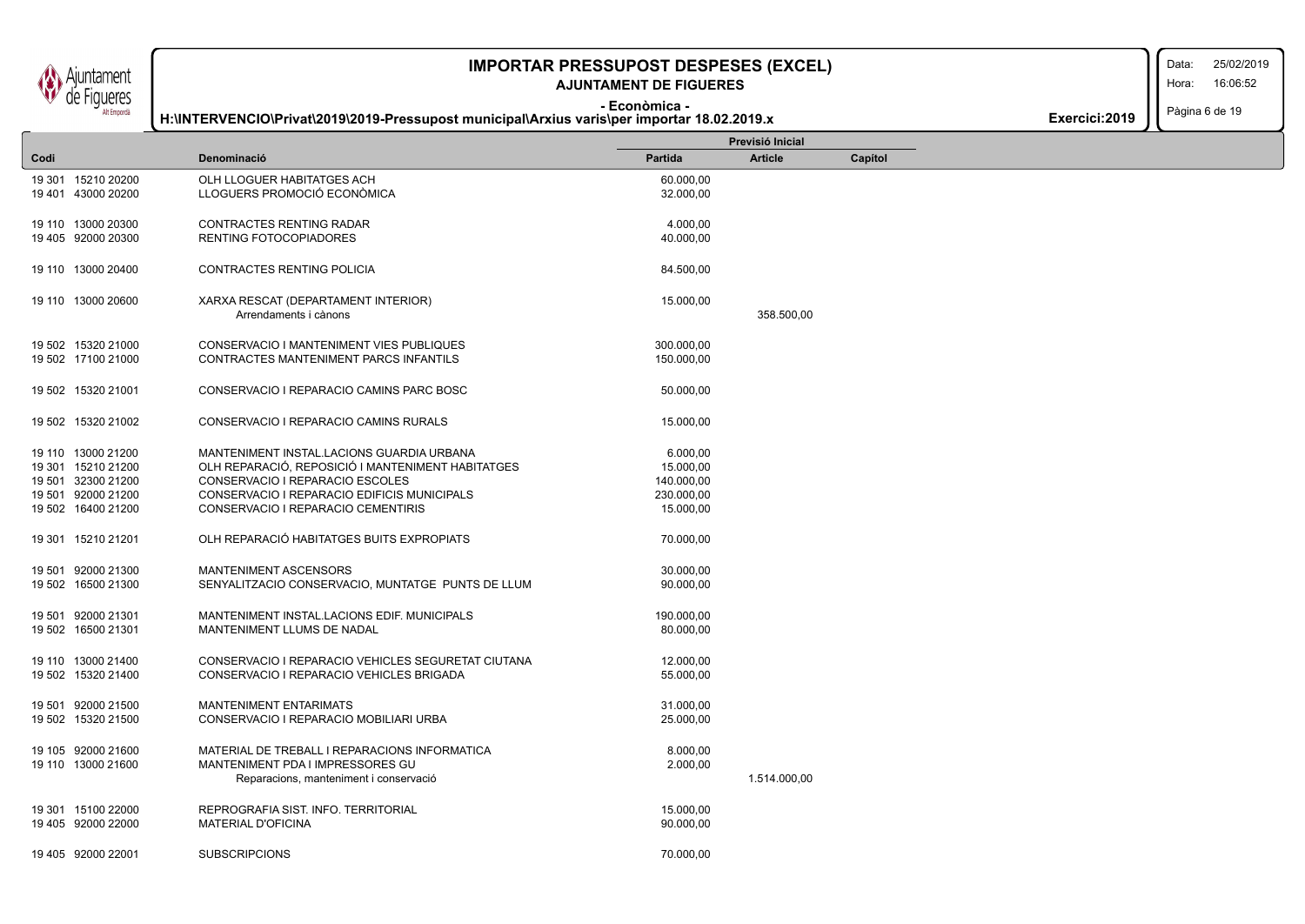juntament de Figueres Alt Empordà

ſ L

## **IMPORTAR PRESSUPOST DESPESES (EXCEL)** 25/02/2019

### **- Econòmica - AJUNTAMENT DE FIGUERES**

**H:\INTERVENCIO\Privat\2019\2019-Pressupost municipal\Arxius varis\per importar 18.02.2019.x**

Data: Hora: 16:06:52

Pàgina 7 de 19

| Partida<br><b>Article</b><br>Codi<br>Denominació<br>Capítol<br>19 501 16500 22100<br><b>CONSUM ENLLUMENAT PUBLIC</b><br>595.000,00<br>CONSUM ENLLUMENAT DEPENDENCIES MUNICIPALS<br>550.000,00<br>NOU SERVEI ENLLUMENAT PÚBLIC<br>361.804,75<br>19 110 13000 22103<br>COMBUSTIBLE PARC MOBIL SEGURETAT CIUTADANA<br>30.000,00<br>275.000,00<br>CALEFACCIO DEPENDENCIES MUNICIPALS<br>COMBUSTIBLE PARC MOBIL SERVEIS URBANS<br>25.000,00<br>VESTUARI GUÀRDIA URBANA<br>19 110 13200 22104<br>30.000,00<br>19 110 13501 22104<br>VESTUARI VOLUNTARIS PROTECCIÓ CIVIL<br>5.000,00<br>VESTUARI SERVEIS GRALS I SERV. URBANS<br>42.275,00<br>19 110 13200 22199<br>COMPRA ARMILLES ANTIBALA<br>8.667,00<br>3.500,00<br><b>MATERIAL TECNIC ESPORTS</b><br>32.000,00<br>MATERIAL I SUBMINISTRAMENTS ESPORTS<br>MATERIALS PLANS D'OCUPACIO<br>15.000,00<br>19 501 92000 22200<br>TELEFON DEPENDENCIES MUNICIPALS<br>180.000,00<br>CORREUS I NOTIFICACIONS<br>280.220,00<br>19 405 92000 22201<br>19 103 93300 22400<br>ASSEGURANÇA VEHICLES MUNICIPALS<br>28.000,00<br>ASSEGURANÇA VOLUNTARIS PROTECCIÓ CIVIL<br>1.500,00<br>ASSEGURANÇA D'ACCIDENTS<br>3.100,00<br>ASSEGURANÇA RESP. CIVIL ASSOC VEÏNS<br>3.000,00<br>59.000,00<br>19 103 93300 22401<br>ASSEGURANÇA RESPONSABILITAT CIVIL<br>19 103 93300 22402<br>ASSEGURANCA EDIFICIS MUNICIPALS I OBRES MUSEU EMPO<br>50.000,00<br>19 501 42500 22500<br><b>IMPOSTOS ENERGIA</b><br>2.000,00<br>19 101 91200 22601<br>DESPESES INSTITUC. I REPRESENT. ALCALDIA<br>35.000,00<br>COMUNICACIÓ FIGUERES CULTURA<br>19 111 33400 22602<br>15.000,00<br>ANUNCIS I CONTINGUTS MITJANS COMUNICACIÓ<br>45.000,00<br>COMUNICACIÓ DIGITAL (WEB MUNICIPAL I XARXES SOCIAL<br>10.000,00<br>COMUNICACIÓ I AGENDA FIGUERES CULTURA<br>10.000,00<br>19 401 43000 22602<br>PUBLICITAT I COMUNICACIO PROMOCIO ECONÓMICA<br>20.000,00<br>PUBLICITAT ANUAL FIRES I MERCATS<br>20.000,00 |  |
|-----------------------------------------------------------------------------------------------------------------------------------------------------------------------------------------------------------------------------------------------------------------------------------------------------------------------------------------------------------------------------------------------------------------------------------------------------------------------------------------------------------------------------------------------------------------------------------------------------------------------------------------------------------------------------------------------------------------------------------------------------------------------------------------------------------------------------------------------------------------------------------------------------------------------------------------------------------------------------------------------------------------------------------------------------------------------------------------------------------------------------------------------------------------------------------------------------------------------------------------------------------------------------------------------------------------------------------------------------------------------------------------------------------------------------------------------------------------------------------------------------------------------------------------------------------------------------------------------------------------------------------------------------------------------------------------------------------------------------------------------------------------------------------------------------------------------------------------------------------------------------------------------------------------|--|
|                                                                                                                                                                                                                                                                                                                                                                                                                                                                                                                                                                                                                                                                                                                                                                                                                                                                                                                                                                                                                                                                                                                                                                                                                                                                                                                                                                                                                                                                                                                                                                                                                                                                                                                                                                                                                                                                                                                 |  |
| 19 501 92000 22100<br>19 502 16500 22100<br>19 501 92000 22103<br>19 502 15320 22103<br>19 405 92000 22104<br>19 203 34100 22199<br>19 203 34200 22199<br>19 401 24100 22199<br>19 110 13501 22400<br>19 203 34100 22400<br>19 206 92400 22400<br>19 111 92005 22602<br>19 111 92006 22602<br>19 111 92010 22602<br>19 401 43110 22602                                                                                                                                                                                                                                                                                                                                                                                                                                                                                                                                                                                                                                                                                                                                                                                                                                                                                                                                                                                                                                                                                                                                                                                                                                                                                                                                                                                                                                                                                                                                                                          |  |
|                                                                                                                                                                                                                                                                                                                                                                                                                                                                                                                                                                                                                                                                                                                                                                                                                                                                                                                                                                                                                                                                                                                                                                                                                                                                                                                                                                                                                                                                                                                                                                                                                                                                                                                                                                                                                                                                                                                 |  |
|                                                                                                                                                                                                                                                                                                                                                                                                                                                                                                                                                                                                                                                                                                                                                                                                                                                                                                                                                                                                                                                                                                                                                                                                                                                                                                                                                                                                                                                                                                                                                                                                                                                                                                                                                                                                                                                                                                                 |  |
|                                                                                                                                                                                                                                                                                                                                                                                                                                                                                                                                                                                                                                                                                                                                                                                                                                                                                                                                                                                                                                                                                                                                                                                                                                                                                                                                                                                                                                                                                                                                                                                                                                                                                                                                                                                                                                                                                                                 |  |
|                                                                                                                                                                                                                                                                                                                                                                                                                                                                                                                                                                                                                                                                                                                                                                                                                                                                                                                                                                                                                                                                                                                                                                                                                                                                                                                                                                                                                                                                                                                                                                                                                                                                                                                                                                                                                                                                                                                 |  |
|                                                                                                                                                                                                                                                                                                                                                                                                                                                                                                                                                                                                                                                                                                                                                                                                                                                                                                                                                                                                                                                                                                                                                                                                                                                                                                                                                                                                                                                                                                                                                                                                                                                                                                                                                                                                                                                                                                                 |  |
|                                                                                                                                                                                                                                                                                                                                                                                                                                                                                                                                                                                                                                                                                                                                                                                                                                                                                                                                                                                                                                                                                                                                                                                                                                                                                                                                                                                                                                                                                                                                                                                                                                                                                                                                                                                                                                                                                                                 |  |
|                                                                                                                                                                                                                                                                                                                                                                                                                                                                                                                                                                                                                                                                                                                                                                                                                                                                                                                                                                                                                                                                                                                                                                                                                                                                                                                                                                                                                                                                                                                                                                                                                                                                                                                                                                                                                                                                                                                 |  |
|                                                                                                                                                                                                                                                                                                                                                                                                                                                                                                                                                                                                                                                                                                                                                                                                                                                                                                                                                                                                                                                                                                                                                                                                                                                                                                                                                                                                                                                                                                                                                                                                                                                                                                                                                                                                                                                                                                                 |  |
|                                                                                                                                                                                                                                                                                                                                                                                                                                                                                                                                                                                                                                                                                                                                                                                                                                                                                                                                                                                                                                                                                                                                                                                                                                                                                                                                                                                                                                                                                                                                                                                                                                                                                                                                                                                                                                                                                                                 |  |
|                                                                                                                                                                                                                                                                                                                                                                                                                                                                                                                                                                                                                                                                                                                                                                                                                                                                                                                                                                                                                                                                                                                                                                                                                                                                                                                                                                                                                                                                                                                                                                                                                                                                                                                                                                                                                                                                                                                 |  |
|                                                                                                                                                                                                                                                                                                                                                                                                                                                                                                                                                                                                                                                                                                                                                                                                                                                                                                                                                                                                                                                                                                                                                                                                                                                                                                                                                                                                                                                                                                                                                                                                                                                                                                                                                                                                                                                                                                                 |  |
|                                                                                                                                                                                                                                                                                                                                                                                                                                                                                                                                                                                                                                                                                                                                                                                                                                                                                                                                                                                                                                                                                                                                                                                                                                                                                                                                                                                                                                                                                                                                                                                                                                                                                                                                                                                                                                                                                                                 |  |
|                                                                                                                                                                                                                                                                                                                                                                                                                                                                                                                                                                                                                                                                                                                                                                                                                                                                                                                                                                                                                                                                                                                                                                                                                                                                                                                                                                                                                                                                                                                                                                                                                                                                                                                                                                                                                                                                                                                 |  |
|                                                                                                                                                                                                                                                                                                                                                                                                                                                                                                                                                                                                                                                                                                                                                                                                                                                                                                                                                                                                                                                                                                                                                                                                                                                                                                                                                                                                                                                                                                                                                                                                                                                                                                                                                                                                                                                                                                                 |  |
|                                                                                                                                                                                                                                                                                                                                                                                                                                                                                                                                                                                                                                                                                                                                                                                                                                                                                                                                                                                                                                                                                                                                                                                                                                                                                                                                                                                                                                                                                                                                                                                                                                                                                                                                                                                                                                                                                                                 |  |
|                                                                                                                                                                                                                                                                                                                                                                                                                                                                                                                                                                                                                                                                                                                                                                                                                                                                                                                                                                                                                                                                                                                                                                                                                                                                                                                                                                                                                                                                                                                                                                                                                                                                                                                                                                                                                                                                                                                 |  |
|                                                                                                                                                                                                                                                                                                                                                                                                                                                                                                                                                                                                                                                                                                                                                                                                                                                                                                                                                                                                                                                                                                                                                                                                                                                                                                                                                                                                                                                                                                                                                                                                                                                                                                                                                                                                                                                                                                                 |  |
|                                                                                                                                                                                                                                                                                                                                                                                                                                                                                                                                                                                                                                                                                                                                                                                                                                                                                                                                                                                                                                                                                                                                                                                                                                                                                                                                                                                                                                                                                                                                                                                                                                                                                                                                                                                                                                                                                                                 |  |
|                                                                                                                                                                                                                                                                                                                                                                                                                                                                                                                                                                                                                                                                                                                                                                                                                                                                                                                                                                                                                                                                                                                                                                                                                                                                                                                                                                                                                                                                                                                                                                                                                                                                                                                                                                                                                                                                                                                 |  |
|                                                                                                                                                                                                                                                                                                                                                                                                                                                                                                                                                                                                                                                                                                                                                                                                                                                                                                                                                                                                                                                                                                                                                                                                                                                                                                                                                                                                                                                                                                                                                                                                                                                                                                                                                                                                                                                                                                                 |  |
|                                                                                                                                                                                                                                                                                                                                                                                                                                                                                                                                                                                                                                                                                                                                                                                                                                                                                                                                                                                                                                                                                                                                                                                                                                                                                                                                                                                                                                                                                                                                                                                                                                                                                                                                                                                                                                                                                                                 |  |
|                                                                                                                                                                                                                                                                                                                                                                                                                                                                                                                                                                                                                                                                                                                                                                                                                                                                                                                                                                                                                                                                                                                                                                                                                                                                                                                                                                                                                                                                                                                                                                                                                                                                                                                                                                                                                                                                                                                 |  |
|                                                                                                                                                                                                                                                                                                                                                                                                                                                                                                                                                                                                                                                                                                                                                                                                                                                                                                                                                                                                                                                                                                                                                                                                                                                                                                                                                                                                                                                                                                                                                                                                                                                                                                                                                                                                                                                                                                                 |  |
|                                                                                                                                                                                                                                                                                                                                                                                                                                                                                                                                                                                                                                                                                                                                                                                                                                                                                                                                                                                                                                                                                                                                                                                                                                                                                                                                                                                                                                                                                                                                                                                                                                                                                                                                                                                                                                                                                                                 |  |
|                                                                                                                                                                                                                                                                                                                                                                                                                                                                                                                                                                                                                                                                                                                                                                                                                                                                                                                                                                                                                                                                                                                                                                                                                                                                                                                                                                                                                                                                                                                                                                                                                                                                                                                                                                                                                                                                                                                 |  |
|                                                                                                                                                                                                                                                                                                                                                                                                                                                                                                                                                                                                                                                                                                                                                                                                                                                                                                                                                                                                                                                                                                                                                                                                                                                                                                                                                                                                                                                                                                                                                                                                                                                                                                                                                                                                                                                                                                                 |  |
|                                                                                                                                                                                                                                                                                                                                                                                                                                                                                                                                                                                                                                                                                                                                                                                                                                                                                                                                                                                                                                                                                                                                                                                                                                                                                                                                                                                                                                                                                                                                                                                                                                                                                                                                                                                                                                                                                                                 |  |
|                                                                                                                                                                                                                                                                                                                                                                                                                                                                                                                                                                                                                                                                                                                                                                                                                                                                                                                                                                                                                                                                                                                                                                                                                                                                                                                                                                                                                                                                                                                                                                                                                                                                                                                                                                                                                                                                                                                 |  |
|                                                                                                                                                                                                                                                                                                                                                                                                                                                                                                                                                                                                                                                                                                                                                                                                                                                                                                                                                                                                                                                                                                                                                                                                                                                                                                                                                                                                                                                                                                                                                                                                                                                                                                                                                                                                                                                                                                                 |  |
|                                                                                                                                                                                                                                                                                                                                                                                                                                                                                                                                                                                                                                                                                                                                                                                                                                                                                                                                                                                                                                                                                                                                                                                                                                                                                                                                                                                                                                                                                                                                                                                                                                                                                                                                                                                                                                                                                                                 |  |
|                                                                                                                                                                                                                                                                                                                                                                                                                                                                                                                                                                                                                                                                                                                                                                                                                                                                                                                                                                                                                                                                                                                                                                                                                                                                                                                                                                                                                                                                                                                                                                                                                                                                                                                                                                                                                                                                                                                 |  |
|                                                                                                                                                                                                                                                                                                                                                                                                                                                                                                                                                                                                                                                                                                                                                                                                                                                                                                                                                                                                                                                                                                                                                                                                                                                                                                                                                                                                                                                                                                                                                                                                                                                                                                                                                                                                                                                                                                                 |  |
| 19 502 15000 22602<br><b>CAMPANYES INFORMATIVES</b><br>10.000,00                                                                                                                                                                                                                                                                                                                                                                                                                                                                                                                                                                                                                                                                                                                                                                                                                                                                                                                                                                                                                                                                                                                                                                                                                                                                                                                                                                                                                                                                                                                                                                                                                                                                                                                                                                                                                                                |  |
| 19 405 92000 22603<br>ANUNCIS DIARIS OFICIALS<br>23.000,00                                                                                                                                                                                                                                                                                                                                                                                                                                                                                                                                                                                                                                                                                                                                                                                                                                                                                                                                                                                                                                                                                                                                                                                                                                                                                                                                                                                                                                                                                                                                                                                                                                                                                                                                                                                                                                                      |  |
| 19 103 92000 22604<br>ACTUACIONS NOTARIALS, REGISTRALS, JUDICIALS I CONT<br>26.000,00                                                                                                                                                                                                                                                                                                                                                                                                                                                                                                                                                                                                                                                                                                                                                                                                                                                                                                                                                                                                                                                                                                                                                                                                                                                                                                                                                                                                                                                                                                                                                                                                                                                                                                                                                                                                                           |  |
| <b>ACTUACIONS JUDICIALS</b><br>12.000,00<br>19 103 92001 22604                                                                                                                                                                                                                                                                                                                                                                                                                                                                                                                                                                                                                                                                                                                                                                                                                                                                                                                                                                                                                                                                                                                                                                                                                                                                                                                                                                                                                                                                                                                                                                                                                                                                                                                                                                                                                                                  |  |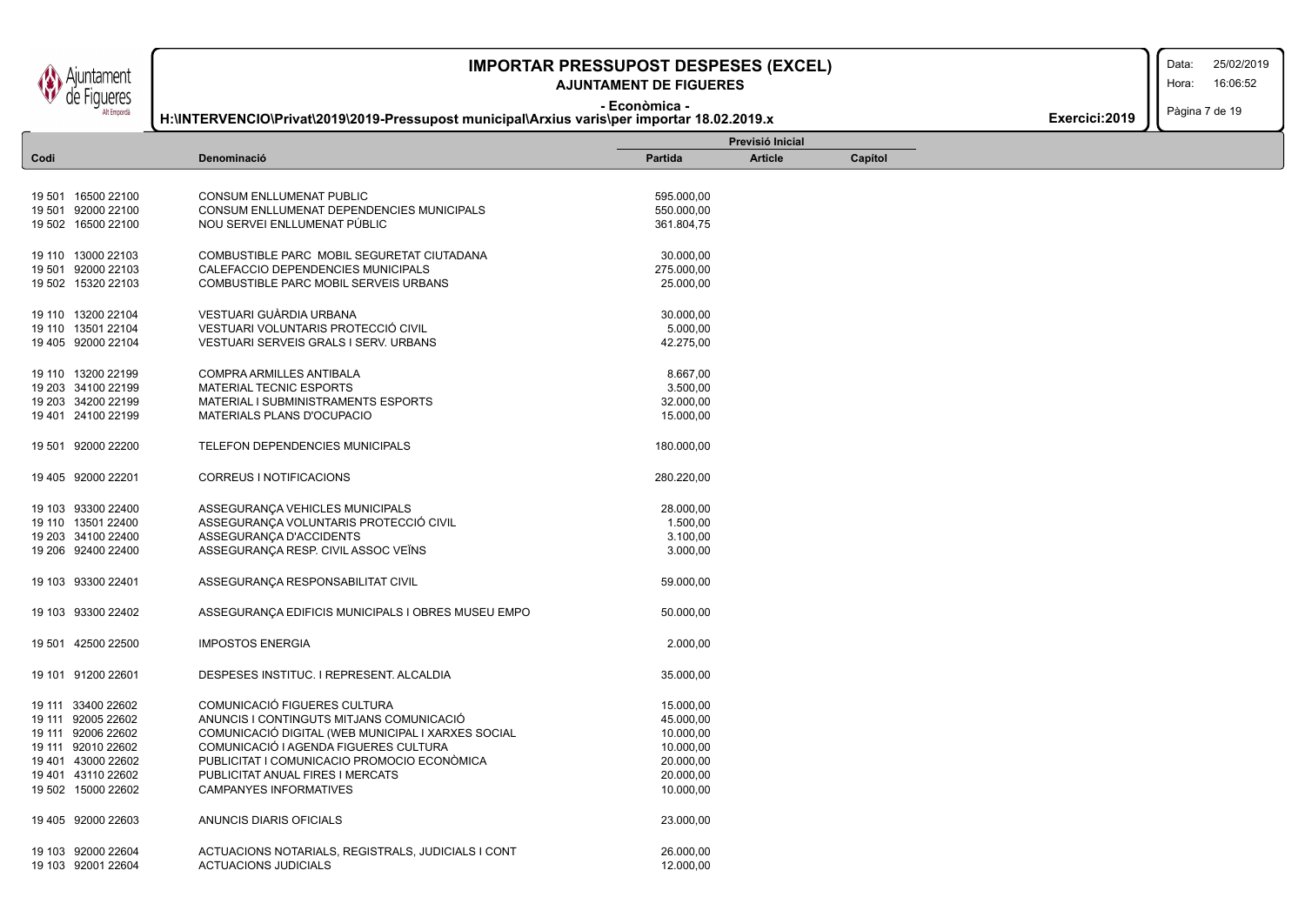untament **Figueres** Alt Empordà

### **AJUNTAMENT DE FIGUERES**

Data:

Hora: 16:06:52

**- Econòmica - H:\INTERVENCIO\Privat\2019\2019-Pressupost municipal\Arxius varis\per importar 18.02.2019.x**

#### Pàgina 8 de 19 **Exercici:2019**

|                    |                                                  |                      | Previsió Inicial |         |  |  |
|--------------------|--------------------------------------------------|----------------------|------------------|---------|--|--|
| Codi               | Denominació                                      | <b>Partida</b>       | <b>Article</b>   | Capítol |  |  |
|                    |                                                  |                      |                  |         |  |  |
| 19 201 33405 22606 | CÁTEDRA D'ENOLOGIA I VITICULTURA                 | 14.500,00            |                  |         |  |  |
| 19 201 33406 22606 | CÀTEDRA DE PATRIMONI LITERARI                    | 7.260,00             |                  |         |  |  |
| 19 202 32600 22606 | DINAMITZACIÓ CONSELL ESCOLAR MUNICIPAL           | 6.000,00             |                  |         |  |  |
| 19 202 92400 22606 | CONSELL CIUTADÀ D'INFANTS                        | 15.000,00            |                  |         |  |  |
| 19 204 32600 22606 | <b>FIGUERES TALENT</b>                           | 7.500,00             |                  |         |  |  |
| 19 205 92400 22606 | CONSELL MUNICIPAL PERSONES DISCAPACITADES        | 500,00               |                  |         |  |  |
| 19 205 92401 22606 | CONSELL MUNICIPAL DE LA GENT GRAN                | 4.000,00             |                  |         |  |  |
| 19 205 92402 22606 | CONSELL MUNICIPAL DE SALUT                       | 5.000,00             |                  |         |  |  |
| 19 206 23100 22606 | CENTRE DE CULTURA PER LA PAU I DRETS HUMANS      | 7.000,00             |                  |         |  |  |
|                    | PARTICIPACIÓ CIUTADANA                           |                      |                  |         |  |  |
| 19 206 92400 22606 |                                                  | 2.500,00             |                  |         |  |  |
| 19 401 32600 22606 | PLA ESTRATEGIC PER A LA FORMACIO                 | 15.000,00            |                  |         |  |  |
| 19 201 33000 22609 | FUNCIONAMENT CULTURA                             | 108.000,00           |                  |         |  |  |
| 19 201 33210 22609 | <b>BIBLIOTECA FAGES DE CLIMENT</b>               | 38.000,00            |                  |         |  |  |
| 19 201 33220 22609 | <b>ARXIU MUNICIPAL</b>                           | 21.850,00            |                  |         |  |  |
| 19 201 33301 22609 | <b>GESTIÓ TEATRE EL JARDÍ</b>                    | 55.000,00            |                  |         |  |  |
| 19 201 33302 22609 | MUSEU DE L'EMPORDÀ                               | 200.000,00           |                  |         |  |  |
| 19 201 33401 22609 | <b>ACTIVITATS TEATRE</b>                         | 156.000,00           |                  |         |  |  |
| 19 201 33402 22609 | PROGRAMACIÓ ESTIU                                | 5.000,00             |                  |         |  |  |
| 19 201 33407 22609 | FUNCIONAMENT CULTURA POPULAR                     | 40.000,00            |                  |         |  |  |
| 19 201 33800 22609 | <b>FESTES MAJORS</b>                             | 190.000,00           |                  |         |  |  |
| 19 203 34100 22609 | <b>ACTIVITATS ESPORTS</b>                        | 75.000,00            |                  |         |  |  |
| 19 203 34102 22609 | <b>CAMPANYA DE NATACIO</b>                       | 12.500,00            |                  |         |  |  |
| 19 203 34103 22609 |                                                  |                      |                  |         |  |  |
|                    | <b>ESDEVENIMENTS ESPORTIUS</b>                   | 30.000,00            |                  |         |  |  |
| 19 203 34104 22609 | FIGUERES CAPITAL DEL BASQUET CATALA              | 10.000,00            |                  |         |  |  |
| 19 204 33800 22609 | <b>EMBARRACA'T</b>                               | 120.000,00           |                  |         |  |  |
| 19 401 43110 22609 | ALTRES FIRES I ACTIVITATS                        | 40.000,00            |                  |         |  |  |
| 19 401 43111 22609 | PARC ATRACCIONS SANTA CREU                       | 28.000,00            |                  |         |  |  |
| 19 401 43112 22609 | <b>MOSTRA DEL VI</b>                             | 90.000,00            |                  |         |  |  |
| 19 401 43113 22609 | MERCAT DE NADAL                                  | 40.000,00            |                  |         |  |  |
| 19 401 43114 22609 | FIRA DE LA GENT GRAN                             | 20.000,00            |                  |         |  |  |
| 19 401 43130 22609 | <b>MERCATS MUNICIPALS</b>                        | 10.000,00            |                  |         |  |  |
| 19 101 91200 22699 | DESPESES INSTITUCIONALS DE CIUTAT                | 23.500,00            |                  |         |  |  |
| 19 103 92000 22699 | <b>DESPESES DIVERSES RRHH</b>                    | 20.000,00            |                  |         |  |  |
| 19 103 92400 22699 | <b>CONSELL DE VILATENIM</b>                      | 8.000,00             |                  |         |  |  |
| 19 103 93300 22699 | <b>QUOTES COMUNITATS PROPIETARIS</b>             | 43.000,00            |                  |         |  |  |
| 19 105 92001 22699 | <b>GESTIO EXPEDIENTS I SIGNATURA ELECTRONICA</b> | 20.000,00            |                  |         |  |  |
| 19 110 13000 22699 | <b>FUNCIONAMENT GUARDIA URBANA</b>               | 16.000,00            |                  |         |  |  |
| 19 110 13200 22699 | MATERIAL TECNIC SEGURETAT CIUTADANA              | 10.500,00            |                  |         |  |  |
| 19 110 13500 22699 | MATERIAL TÈCNIC PROTECCIO CIVIL                  |                      |                  |         |  |  |
| 19 110 13501 22699 | DIADA VOLUNTARIAT PROTECCIÓ CIVIL                | 2.000,00<br>1.890,00 |                  |         |  |  |
| 19 111 92005 22699 | DESPESES DIVERSES COMUNICACIÓ                    |                      |                  |         |  |  |
|                    |                                                  | 1.500,00             |                  |         |  |  |
| 19 201 33302 22699 | CONSERVACIÓ TÈCNICA MUSEU DE L'EMPORDÀ           | 10.000,00            |                  |         |  |  |
| 19 201 33400 22699 | PUBLICACIONS CULTURA                             | 30.000,00            |                  |         |  |  |
| 19 202 23100 22699 | <b>MATERIAL LLAR D'INFANTS</b>                   | 6.000,00             |                  |         |  |  |
| 19 202 32000 22699 | <b>ACTIVITATS EDUCACIO</b>                       | 20.000,00            |                  |         |  |  |
| 19 202 32600 22699 | PLA EDUCATIU ENTORN                              | 60.000.00            |                  |         |  |  |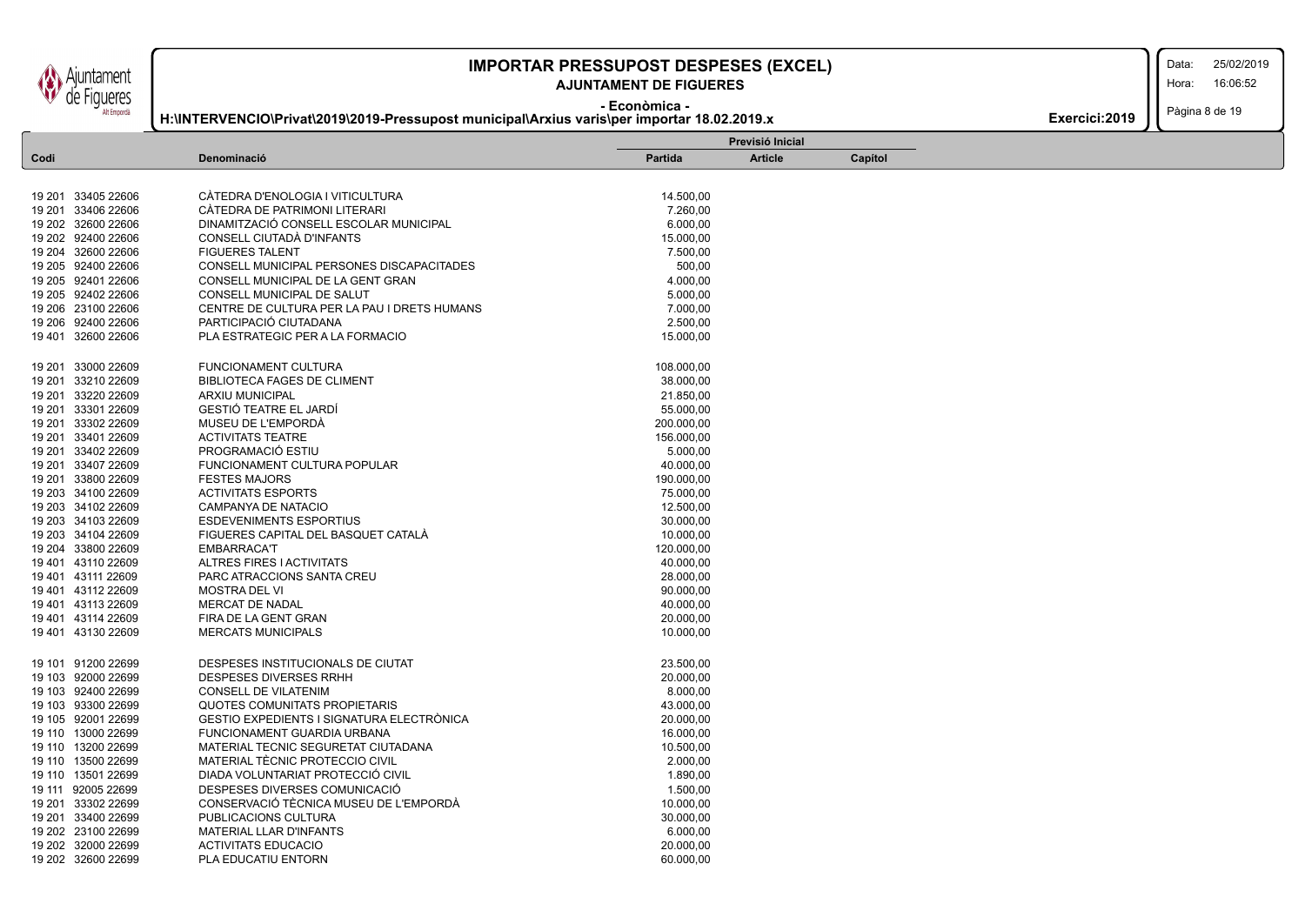untament **Figueres** Alt Empordà

### **IMPORTAR PRESSUPOST DESPESES (EXCEL)** 25/02/2019

### **AJUNTAMENT DE FIGUERES**

Data:

Hora: 16:06:52

**- Econòmica -**

#### **H:\INTERVENCIO\Privat\2019\2019-Pressupost municipal\Arxius varis\per importar 18.02.2019.x**

Pàgina 9 de 19 **Exercici:2019** 

|                    |                                                    |                | Previsió Inicial |         |  |  |  |
|--------------------|----------------------------------------------------|----------------|------------------|---------|--|--|--|
| Codi               | Denominació                                        | <b>Partida</b> | <b>Article</b>   | Capítol |  |  |  |
| 19 202 32601 22699 | ACTIVITATS I MATERIALS ESPAIS FAMILIARS 0-3 ANYS   | 3.000,00       |                  |         |  |  |  |
| 19 202 32602 22699 | BEQUES EXCEL.LENCIA ESTUDIANTS ESO BAT I CICLES FO | 18.500,00      |                  |         |  |  |  |
| 19 202 32603 22699 | UNITAT ESCOLARITZACIÓ COMPARTIDA MUNICIPAL         | 38.000,00      |                  |         |  |  |  |
| 19 202 92400 22699 | ALTRES ACTIVITATS INFANCIA                         | 20.000,00      |                  |         |  |  |  |
| 19 204 32600 22699 | PLA LOCAL JOVENTUT                                 | 5.000,00       |                  |         |  |  |  |
| 19 204 32601 22699 | DESPESES ACTIVITATS JOVENTUT                       | 15.000,00      |                  |         |  |  |  |
| 19 205 23100 22699 | <b>FUNCIONAMENT SERVEIS SOCIALS</b>                | 6.000,00       |                  |         |  |  |  |
| 19 205 23102 22699 | <b>SERVEIS D'IGUALTAT</b>                          | 29.500,00      |                  |         |  |  |  |
| 19 205 23105 22699 | PLA DE SUPORT A LES FAMILIES                       | 43.000,00      |                  |         |  |  |  |
| 19 205 23106 22699 | SERVEIS MEDIACIÓ CÍVIC COMUNITARI                  | 58.000,00      |                  |         |  |  |  |
| 19 205 23108 22699 | ACTUACIONS COMUNITARIES INCLUSIVES                 | 90.000,00      |                  |         |  |  |  |
| 19 205 23113 22699 | <b>MENJADOR SOCIAL</b>                             | 230.000,00     |                  |         |  |  |  |
| 19 205 23114 22699 | CAMPANYA SENSIBILITZACIÓ AGRESSIONS SEXISTES       | 10.000,00      |                  |         |  |  |  |
| 19 205 31100 22699 | FUNCIONAMENT SALUT I SANITAT                       | 5.000,00       |                  |         |  |  |  |
| 19 206 23100 22699 | DESPESES COOPERACIO                                | 17.000,00      |                  |         |  |  |  |
| 19 206 92400 22699 | DRETS CIVILS                                       | 3.000,00       |                  |         |  |  |  |
| 19 206 92401 22699 | <b>FUNCIONAMENT CENTRES CIVICS</b>                 | 80.000,00      |                  |         |  |  |  |
| 19 206 92402 22699 | DINAMITZACIÓ ASSOCIACIÓ DE VEINS                   | 5.000,00       |                  |         |  |  |  |
| 19 206 92403 22699 | <b>VOLUNTARIAT FIGUERES</b>                        | 3.000,00       |                  |         |  |  |  |
| 19 206 92404 22699 | <b>ACTIVITATS BARRIS</b>                           | 15.000,00      |                  |         |  |  |  |
| 19 301 15210 22699 | OLH ALTRES DESPESES FUNCIONAMENT                   | 6.000,00       |                  |         |  |  |  |
| 19 401 24100 22699 | ORIENTACIO LABORAL (SMIO)                          | 3.000,00       |                  |         |  |  |  |
| 19 401 43000 22699 | FOMENT ACTIVITAT ECONÓMICA                         | 3.000,00       |                  |         |  |  |  |
| 19 401 43131 22699 | ACCIONS DE DINAMITZACIÓ COMERCIAL I DE MERCATS     | 2.000,00       |                  |         |  |  |  |
| 19 401 43200 22699 | PROMOCIO TURISTICA                                 | 75.000,00      |                  |         |  |  |  |
| 19 401 43201 22699 | ACCIONS CAPITALITAT EMPORDÀ                        | 10.000,00      |                  |         |  |  |  |
| 19 401 43202 22699 | DESPESES FIGUERES MIX MERCATS, PROMOCIÓ, ENOGASTRO | 14.000,00      |                  |         |  |  |  |
| 19 401 43203 22699 | <b>TASTETS SURREALISTES</b>                        | 14.000,00      |                  |         |  |  |  |
| 19 401 43204 22699 | <b>BICI TRANS CAT POCTEFA</b>                      | 15.748,27      |                  |         |  |  |  |
| 19 401 43205 22699 | FIRA INTERNACIONAL DEL TURISME- FITUR              | 3.000,00       |                  |         |  |  |  |
| 19 401 43300 22699 | FUNCIONAMENT PROMOCIO ECONOMICA                    | 7.000,00       |                  |         |  |  |  |
| 19 404 93100 22699 | COMISSIONS SERVEIS TRIBUTS I COMPTES CORRENTS      | 30.000,00      |                  |         |  |  |  |
| 19 501 13300 22699 | SENYALITZACIÓ                                      | 80.000,00      |                  |         |  |  |  |
| 19 503 17210 22699 | FUNCIONAMENT MEDI AMBIENT I QUALITAT AMBI          | 80.000,00      |                  |         |  |  |  |
|                    |                                                    |                |                  |         |  |  |  |
| 19 201 33300 22700 | MANTENIMENT EQUIPAMENTS CULTURALS                  | 75.000,00      |                  |         |  |  |  |
| 19 501 92000 22700 | NETEJA EDIFICIS MUNICIPALS                         | 1.500.000,00   |                  |         |  |  |  |
| 19 502 16210 22700 | SERV. REC. ESCOMBRARIES ECOSERVEIS (ORD. I AMPL.)  | 1.816.858,07   |                  |         |  |  |  |
| 19 502 16211 22700 | SERVEI GESTIÓ DEIXALL. ECOSERVEIS                  | 178.676,00     |                  |         |  |  |  |
| 19 502 16212 22700 | NOU SERVEI RECOLLIDA RSU, NETEJA VIARIA I DEIXALLE | 1.489.215,00   |                  |         |  |  |  |
| 19 502 16213 22700 | PREVI. REGULARITZACIÓ INCR. SALARI ECOSERVEIS ANYS | 60.000,00      |                  |         |  |  |  |
| 19 502 16300 22700 | SERVEI NETEJA VIARIA ECOSERVEIS (ORD. I AMPL.)     | 1.962.116,74   |                  |         |  |  |  |
| 19 502 16301 22700 | NETEJA FAÇANES I MONUMENTS                         | 10.000,00      |                  |         |  |  |  |
| 19 502 17100 22700 | SERV. MANT. PARCS I JARDINS ECOSERVEIS (ORD. I AMP | 1.575.377.04   |                  |         |  |  |  |
| 19 502 17101 22700 | NOU SERVEI MANTENIMENT PARCS I JARDINS             | 659.068,00     |                  |         |  |  |  |
| 19 503 17210 22700 | SERVEI RECOLLIDA GOSSOS                            | 25.000,00      |                  |         |  |  |  |
| 19 503 31100 22700 | SERVEI LLUITA I PREVENCIÓ INTEGRAL PLAGUES URBANES | 120.000,00     |                  |         |  |  |  |
|                    |                                                    |                |                  |         |  |  |  |
| 19 110 13200 22701 | MANTENIMENT SISTEMA VIDEOVIGILANCIA                | 10.000,00      |                  |         |  |  |  |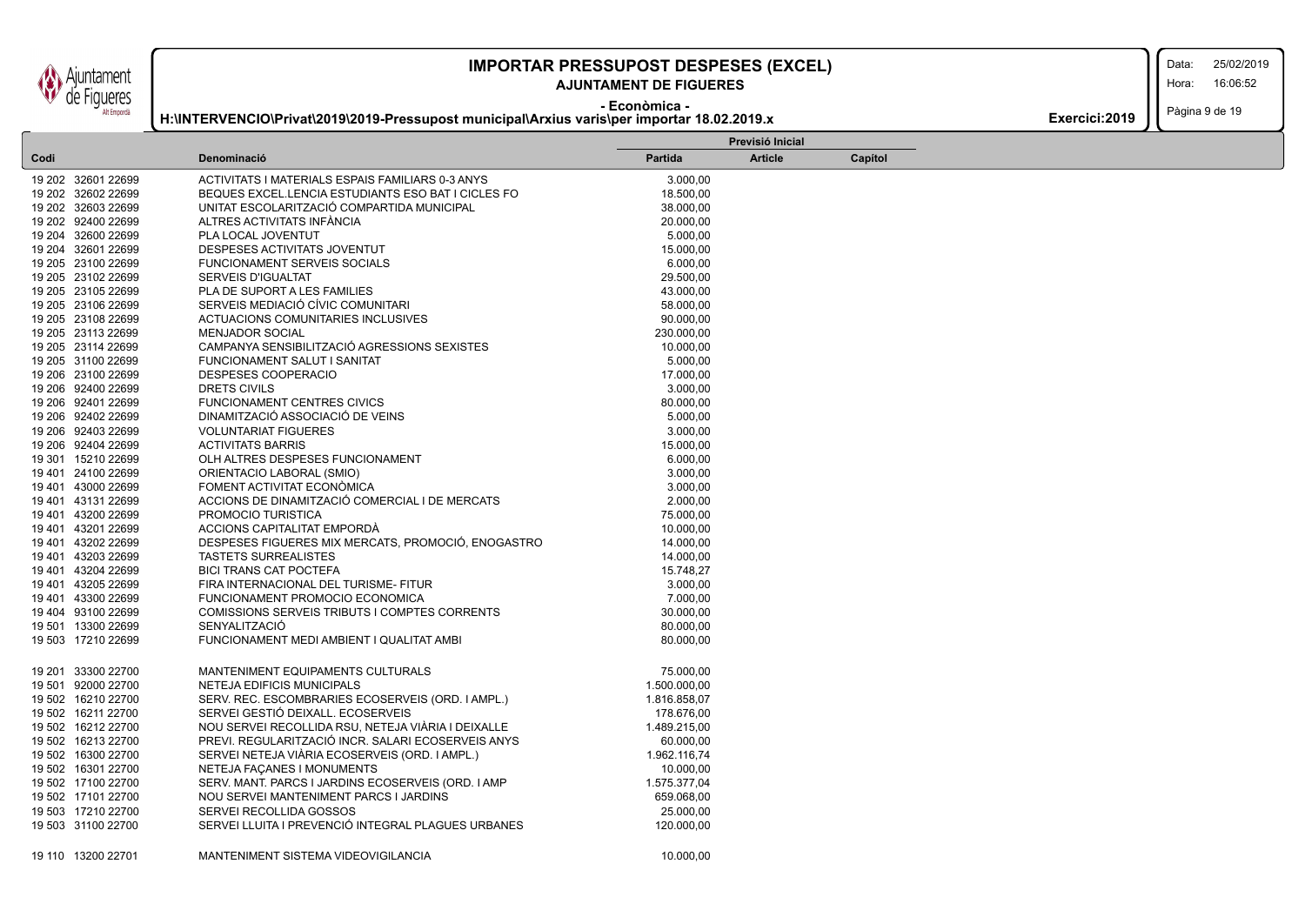Ajuntament de Figueres

# **IMPORTAR PRESSUPOST DESPESES (EXCEL)** 25/02/2019

### **- Econòmica - AJUNTAMENT DE FIGUERES**

**H:\INTERVENCIO\Privat\2019\2019-Pressupost municipal\Arxius varis\per importar 18.02.2019.x**

Data:

Hora: 16:06:52

Pàgina 10 de 19

| Exercici: 2019 |
|----------------|
|----------------|

|      |                     |                                                    |            | Previsió Inicial |         |  |  |
|------|---------------------|----------------------------------------------------|------------|------------------|---------|--|--|
| Codi |                     | Denominació                                        | Partida    | <b>Article</b>   | Capítol |  |  |
|      | 19 205 23100 22701  | CONSERGERIA I VIGILÀNCIA OFICINA SERV. SOCIALS     | 20.000,00  |                  |         |  |  |
|      | 19 501 92000 22701  | <b>MANTENIMENT EXTINTORS</b>                       | 18.000,00  |                  |         |  |  |
|      | 19 502 16500 22701  | SERV. MANT. ENLLUMENAT (ORD. I AMP.)               | 388.334,90 |                  |         |  |  |
|      |                     |                                                    |            |                  |         |  |  |
|      | 19 502 13300 227010 | MANTENIMENT I REPARACIÓ SEMAFORS                   | 68.000,00  |                  |         |  |  |
|      | 19 110 13200 22704  | SERVEI RETIRADA, TRANSPORT DE VEHICLES ABANDONATS  | 1.000,00   |                  |         |  |  |
|      | 19 101 91200 22706  | <b>ESTUDIS I TREBALLS TÈCNICS</b>                  | 20.000,00  |                  |         |  |  |
|      | 19 103 92000 22706  | PREVENCIÓ I SEGURETAT I SALUT                      | 50.000,00  |                  |         |  |  |
|      | 19 301 15100 22706  | <b>ESTUDIS COMPLEMENTARIS URBANISTICS</b>          | 30.000,00  |                  |         |  |  |
|      | 19 301 15210 22706  | OLH ESTUDIS I TREBALLS PROFESSIONALS               | 18.000,00  |                  |         |  |  |
|      | 19 401 43000 22706  | <b>ESTUDIS I PROJECTES</b>                         | 8.000,00   |                  |         |  |  |
|      | 19 401 43001 22706  | PROJ. ESPECIALITZACIÓ I COMPETITIVITAT TERRITORIAL | 28.630,66  |                  |         |  |  |
|      | 19 401 43002 22706  | PLANIFICACIO ESTRATEGICA                           | 8.000,00   |                  |         |  |  |
|      | 19 404 93100 22706  | <b>ESTUDIS TECNICS ORDENANCES MUNICIPALS</b>       | 12.000,00  |                  |         |  |  |
|      | 19 404 93200 22706  | ESTUDIS VALORACIONS PLUSVALUES                     | 18.000,00  |                  |         |  |  |
|      | 19 502 15320 22706  | REDACCIÓ PROJECTES I ESTUDIS PER OBRES I SERVEIS   | 120.000,00 |                  |         |  |  |
|      |                     |                                                    |            |                  |         |  |  |
|      | 19 110 13200 22708  | COMISSIONS MULTES INFRACCIONS CIRCULACIO           | 237.000,00 |                  |         |  |  |
|      | 19 103 92000 22799  | CONTROL PRESENCIAL RRHH                            | 30.000,00  |                  |         |  |  |
|      | 19 105 92000 22799  | PRESTACIO EQUIP INFORMATIC                         | 155.500,00 |                  |         |  |  |
|      | 19 105 92001 22799  | ADMINISTRACIO ELECTRONICA                          | 15.000,00  |                  |         |  |  |
|      | 19 105 92002 22799  | MANTENIMENT WIFI PÚBLICA                           | 12.000,00  |                  |         |  |  |
|      | 19 105 92003 22799  | <b>MANTENIMENT EQUIP PLENS</b>                     | 14.000,00  |                  |         |  |  |
|      | 19 111 92005 22799  | DISSENY GRAFIC, IMATGE, IMPREMTA I BUSTIADES       | 15.000,00  |                  |         |  |  |
|      | 19 111 92007 22799  | IMPLANTACIÓ PLA D'IDENTITAT CORPORATIVA            | 5.000,00   |                  |         |  |  |
|      | 19 111 92008 22799  | PROJECTE COMUNICACIÓ FIGUERES EN LINIA             | 5.000,00   |                  |         |  |  |
|      | 19 111 92009 22799  | SUPORT CONTINGUTS COMUNICACIÓ                      | 10.000,00  |                  |         |  |  |
|      | 19 201 33301 22799  | SERVEIS TÉCNIS TEATRE (NORD)                       | 150.000,00 |                  |         |  |  |
|      | 19 201 33302 22799  | CASA NATAL SALVADOR DALÍ                           | 145.200,00 |                  |         |  |  |
|      | 19 201 33400 22799  | CANDIDATURA UNESCO CASTELL DE SANT FERRAN          | 15.000,00  |                  |         |  |  |
|      | 19 201 33800 22799  | <b>ACTIVITATS FESTES NADAL I REIS</b>              | 80.000,00  |                  |         |  |  |
|      | 19 202 23100 22799  | FUNCIONAMENT MENJADOR LLAR D'INFANTS               | 67.000,00  |                  |         |  |  |
|      | 19 202 32600 22799  | XARXA ESPAIS MUNICIPALS D'ESTUDIS                  | 57.900,00  |                  |         |  |  |
|      | 19 202 92400 22799  | SEGELL CAI-UNICEF, CIUTAT AMIGA INFÀNCIA           | 10.000,00  |                  |         |  |  |
|      | 19 203 34100 22799  | MENJADORS CASALS ESPORTIUS                         | 1.500,00   |                  |         |  |  |
|      | 19 203 34200 22799  | <b>CONTRACTACIO ESPORTS</b>                        | 75.000,00  |                  |         |  |  |
|      | 19 203 34201 22799  | MANTENIMENT PISCINA DESCOBERTA                     | 35.000,00  |                  |         |  |  |
|      | 19 203 34202 22799  | MANTENIMENT EQUIPAMENTS ESPORTIUS                  | 40.000,00  |                  |         |  |  |
|      | 19 204 32600 22799  | <b>CASAL LLEURE</b>                                | 50.000,00  |                  |         |  |  |
|      | 19 204 33800 22799  | <b>ACTIVITATS NADAL</b>                            | 55.000,00  |                  |         |  |  |
|      | 19 204 92501 22799  | FISERSA, SERVEI MOBILITAT ASSOCIACIONS             | 3.085,00   |                  |         |  |  |
|      | 19 205 23100 22799  | SERVEIS DE TELEASSISTENCIA                         | 98.000,00  |                  |         |  |  |
|      | 19 205 23102 22799  | SERVEI AJUT A DOMICILI SAD SOCIAL                  | 155.000,00 |                  |         |  |  |
|      | 19 205 23104 22799  | SERVEI AJUT A DOMICILI LLEI DEPENDÈNCIA            | 336.000,00 |                  |         |  |  |
|      | 19 205 23110 22799  | SERVEIS EDUCATIUS DAVANT SITUACIÓ RISC             | 50.000,00  |                  |         |  |  |
|      | 19 205 23111 22799  | SERVEIS ACOLLIMENT RESIDENCIAL                     | 67.000,00  |                  |         |  |  |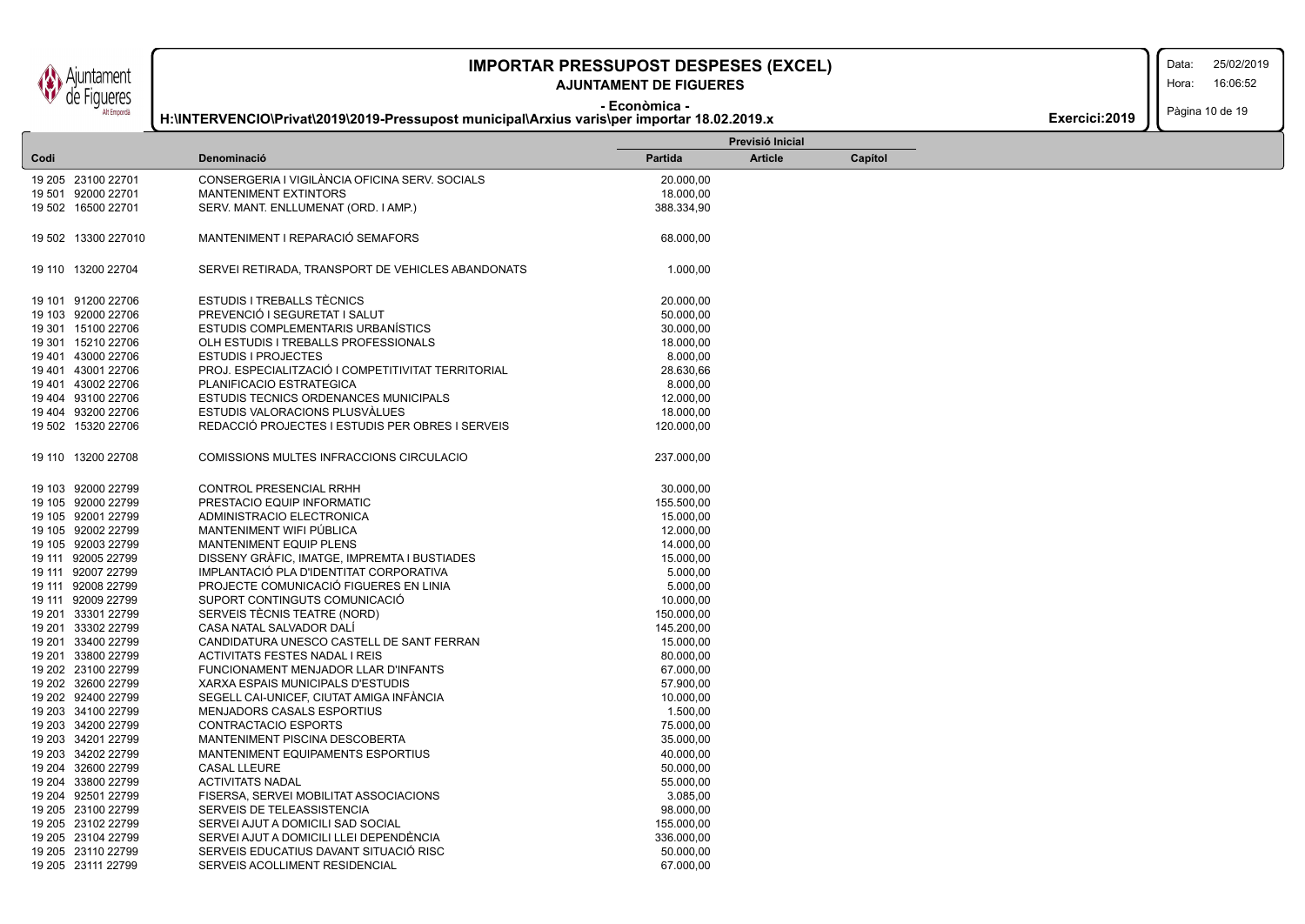Ajuntament de Figueres

## **IMPORTAR PRESSUPOST DESPESES (EXCEL)** 25/02/2019

### **- Econòmica - AJUNTAMENT DE FIGUERES**

**H:\INTERVENCIO\Privat\2019\2019-Pressupost municipal\Arxius varis\per importar 18.02.2019.x**

Data:

Hora: 16:06:52

Pàgina 11 de 19

| Partida<br><b>Article</b><br>Denominació<br>Capítol<br>Codi                  |  |
|------------------------------------------------------------------------------|--|
|                                                                              |  |
| 19 206 23100 22799<br>MANTENIMENT CENTRES SOCIALS<br>7.500,00                |  |
| DESPESES MEDIACIÓ<br>25.000,00<br>19 206 92400 22799                         |  |
| 19 206 92401 22799<br><b>ACTIVITATS CENTRES CIVICS</b><br>115.000,00         |  |
| SISTEMA INFORMACIÓ TERRITORIAL<br>19 301 49100 22799<br>35.000,00            |  |
| 19 401 43000 22799                                                           |  |
| SERVEIS PROMOCIO ECONOMICA<br>5.000,00                                       |  |
| 19 401 43110 22799<br>3.000,00<br>FISERSA. PARC D'ATRACCIONS.                |  |
| 19 401 43300 22799<br><b>CREACIO D'EMPRESES</b><br>24.000,00                 |  |
| 19 401 43303 22799<br>FIGUERES PRESENTACIO CAPTACIO INVERSIONS<br>7.000,00   |  |
| 19 404 93100 22799<br>AUDITORIES CONTROL FINANCER<br>50.000,00               |  |
| 19 502 15320 22799<br>PRESTACIO DE SERVEIS<br>75.000,00                      |  |
| <b>GESTIÓ RECOLLIDA SELECTIVA</b><br>19 502 16230 22799<br>35.000,00         |  |
| Material, subministraments i altres<br>18.323.776,43                         |  |
| 19 103 91200 23000<br>DIETES I TRASLLATS ORGANS DE GOVERN<br>6.000,00        |  |
| 19 103 92000 23020<br>DIETES, LOCOMOCIO I TRASLLAT DEL PERSONAL<br>10.000,00 |  |
| 19 103 91200 23300<br>ASSISTENCIES MEMBRES CORPORACIO<br>200.000,00          |  |
| 216.000,00<br>Indemnitzacions per raó del servei                             |  |
| 19 502 13300 25000<br>SERVEI ESTACIONAMENT<br>740.413,00                     |  |
| 19 502 16000 25000<br>SERVEI CLAVEGUERAM<br>344.103,00                       |  |
| SERVEI AIGUA<br>1.539.816,00<br>19 502 16100 25000                           |  |
| 19 502 16230 25000<br>TRACTAMENT I ELIMINACIÓ DE RESIDUS<br>1.700.000,00     |  |
| 19 502 13300 25001<br><b>SERVEI GRUA</b><br>462.190,00                       |  |
| ADQUISICIO AIGUA<br>19 502 16100 25001<br>135.000,00                         |  |
|                                                                              |  |
| 19 502 13300 25002<br>PREMI COBRANÇA ESTACIONAMENT<br>20.000,00              |  |
| PREMI COBRANÇA AIGUA<br>19 502 16100 25002<br>84.000,00                      |  |
| Treballs realitzats per administracions públiques i altres e<br>5.025.522,00 |  |
|                                                                              |  |
| 19 103 93300 27000<br>INDEMNITZACIONS DANYS PATRIMONIALS<br>3.000,00         |  |
| Despeses imprevistes i funcions no classificades<br>3.000,00                 |  |
| DESPESES CORRENTS EN BÉNS I SERVEIS<br>25.440.798,43                         |  |
| <b>INTERESSOS PRESTEC</b><br>19 404 01100 31000<br>465.000,00                |  |
| INTERESSOS OPERACIONS TRESORERIA<br>5.000,00<br>19 404 01100 31001           |  |
| 470.000,00<br>De préstecs i altres operacions financeres en euros            |  |
|                                                                              |  |
| 19 404 01100 35200<br><b>INTERESSOS DE DEMORA</b><br>1.000,00                |  |
| 1.000,00<br>Interessos de demora i altres despeses financeres                |  |
| <b>DESPESES FINANCERES</b><br>471.000,00                                     |  |
| EXPLOTACIO PLANTA DEPURADORA<br>19 502 16100 44900<br>1.100.000,00           |  |
| <b>TRANSPORT URBA</b><br>889.487,00<br>19 502 44110 44900                    |  |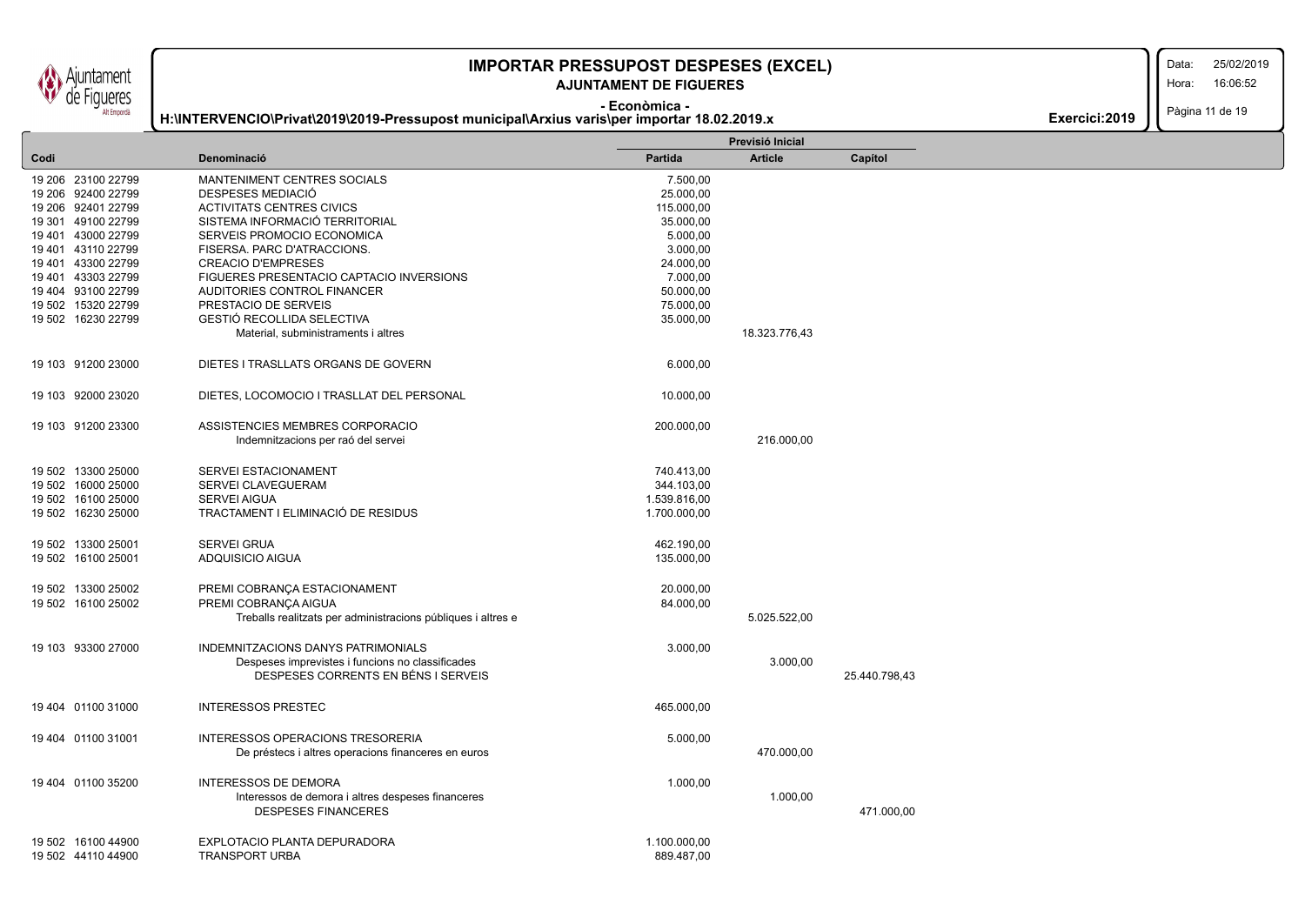#### **- Econòmica - AJUNTAMENT DE FIGUERES**

Data: 25/02/2019

Hora: 16:06:52

Pàgina 12 de 19

**Exercici:2019** 

| LAT FIIIMOINI      | H:\INTERVENCIO\Privat\2019\2019-Pressupost municipal\Arxius varis\per importar 18.02.2019.x |            |                  |         | Exercici: 2019 | , agnia 14 ac 10 |
|--------------------|---------------------------------------------------------------------------------------------|------------|------------------|---------|----------------|------------------|
|                    |                                                                                             |            | Previsió Inicial |         |                |                  |
| Codi               | Denominació                                                                                 | Partida    | <b>Article</b>   | Capítol |                |                  |
|                    | A ens públics i societats mercantils de l'Entitat Local                                     |            | 1.989.487,00     |         |                |                  |
| 19 202 32600 46100 | CENTRE ASSOCIAT UNED GIRONA                                                                 | 6.500,00   |                  |         |                |                  |
| 19 503 31100 46100 | SERVEI LLUITA CONTRA LEGIONEL·LOSI (DIPSALUT)                                               | 12.000,00  |                  |         |                |                  |
| 19 503 17210 46300 | MANCOMUNITAT SERVEI DE CONTROL DE MOSQUITS                                                  | 35.000,00  |                  |         |                |                  |
| 19 202 32600 46500 | CCAE TRANSPORT ESCOLAR POUS I PAGÈS                                                         | 5.842,00   |                  |         |                |                  |
| 19 204 92501 46500 | <b>CCAE POLITIQUES DE JOVENTUT</b>                                                          | 50.000,00  |                  |         |                |                  |
| 19 401 49300 46500 | CONSELL COMARCAL OFICINA CONSUMIDOR                                                         | 42.000,00  |                  |         |                |                  |
| 19 202 32600 46501 | SERVEI EDUCATIU ALT EMPORDÀ                                                                 | 5.850,00   |                  |         |                |                  |
| 19 103 92200 46600 | ASSOCIACIO FEDERACIO MUNICIPIS                                                              | 7.500,00   |                  |         |                |                  |
| 19 201 33000 46700 | CONSORCI NORMALITZACIO LINGUISTICA                                                          | 58.500,00  |                  |         |                |                  |
| 19 201 33600 46700 | CONSORCI CASTELL SANT FERRAN                                                                | 15.000.00  |                  |         |                |                  |
| 19 205 23100 46700 | APORTACIO SUMAR                                                                             | 2.500,00   |                  |         |                |                  |
| 19 201 33000 46701 | <b>CONSORCI TRANSVERSAL</b><br>A Entitats Locals                                            | 5.040,00   | 245.732.00       |         |                |                  |
|                    |                                                                                             |            |                  |         |                |                  |
| 19 202 23100 47200 | LLAR D'INFANTS XUCLAMEL                                                                     | 219.905,80 |                  |         |                |                  |
| 19 202 23100 47201 | LLAR INFANTS LILAINA                                                                        | 111.453,48 |                  |         |                |                  |
| 19 202 23100 47202 | AJUT GENERALITAT ALUMNES LLAR LILAINA<br>A Empreses privades                                | 84.600,00  | 415.959,28       |         |                |                  |
|                    |                                                                                             |            |                  |         |                |                  |
| 19 103 91200 48000 | ASSIGNACIONS A GRUPS MUNICIPALS                                                             | 95.340,00  |                  |         |                |                  |
| 19 103 92000 48000 | AJUTS JUNTA I COMITÈ                                                                        | 500,00     |                  |         |                |                  |
| 19 110 13501 48000 | ASSOCIACIÓ VOLUNTARIS PROTECCIÓ CIVIL FI                                                    | 5.350,00   |                  |         |                |                  |
| 19 201 33300 48000 | RAIG D'IDEES I PROPOSTES VISUALS SL, NIF B66258385                                          | 25.000,00  |                  |         |                |                  |
| 19 201 33303 48000 | MUSEU DEL JOGUET DE CATALUNYA                                                               | 150.000,00 |                  |         |                |                  |
| 19 201 33400 48000 | <b>BEQUES DE RECERCA</b>                                                                    | 7.500,00   |                  |         |                |                  |
| 19 201 33600 48000 | CONVENI INSTITUT ESTUDIS EMPORDANESOS                                                       | 6.500,00   |                  |         |                |                  |
| 19 202 23100 48000 | AJUTS I BONIFICACIONS LLARS D'INFANTS                                                       | 35.000,00  |                  |         |                |                  |
| 19 202 32600 48000 | SUBV. A LES ESCOLES                                                                         | 30.000,00  |                  |         |                |                  |
| 19 203 34100 48000 | AJUTS A L'ESPORT                                                                            | 15.000,00  |                  |         |                |                  |
| 19 203 34200 48000 | AJUT INSTITUT OLIVAR GRAN ACTIVITAT CLUB TENIS TAU                                          | 5.000,00   |                  |         |                |                  |
| 19 204 33400 48000 | ASSOCIACIÓ DE VEÏNS DE LA PLAÇA DE L'ESTACIÓ                                                | 5.000,00   |                  |         |                |                  |
| 19 204 92501 48000 | CONVENI CONSELL LOCAL DE JOVENTUT                                                           | 10.000,00  |                  |         |                |                  |

19 205 23100 48000 AJUTS SOCIALS MANTENIMENT HABITATGE 90.000,00 19 206 23100 48000 COOPERACIÓ I AJUTS A PAISOS NO DESENVOLUPATS 140.000,00 19 206 92400 48000 SOCIETAT CORAL ERATO. CONVENI CIUTADANIA. 14.000,00 19 301 15210 48000 OLH TRANF. ATENCIONS BENÈFIQUES I ASSISTENCIALS 10.000,00 19 401 24100 48000 FUNDACIÓ CLERCH NICOLAU - PLANS TRANSICIÓ TREBALL 57.000,00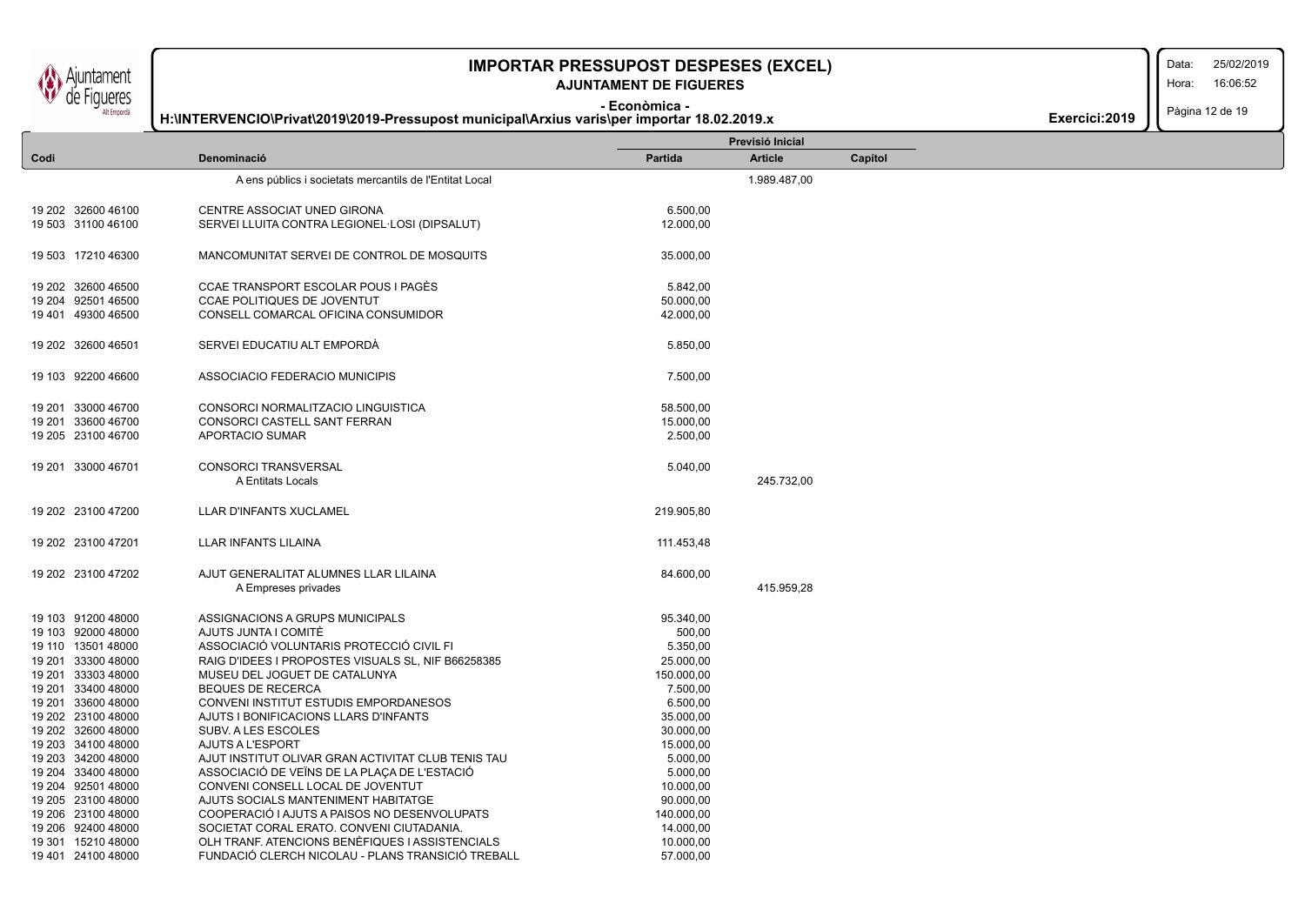juntament de Figueres Alt Empordà

### **IMPORTAR PRESSUPOST DESPESES (EXCEL)** 25/02/2019

### **AJUNTAMENT DE FIGUERES**

Data: 16:06:52

Hora:

**- Econòmica - H:\INTERVENCIO\Privat\2019\2019-Pressupost municipal\Arxius varis\per importar 18.02.2019.x**

Pàgina 13 de 19 **Exercici:2019** 

|      |                    |                                                                                    |                      | Previsió Inicial |         |  |
|------|--------------------|------------------------------------------------------------------------------------|----------------------|------------------|---------|--|
| Codi |                    | Denominació                                                                        | Partida              | <b>Article</b>   | Capítol |  |
|      | 19 401 43000 48000 | COMERÇ FIGUERES ASSOCIACIÓ                                                         | 65.000,00            |                  |         |  |
|      | 19 401 43110 48000 | FUNDACIÓ CASINO MENESTRAL FIRA 1 DE MAIG                                           | 12.000,00            |                  |         |  |
|      | 19 401 43300 48000 | PREMIS EMPRENEDORS                                                                 | 4.500,00             |                  |         |  |
|      | 19 503 17000 48000 | PREMIS CONCURS FOTOGRAFIC FERRAN POU DE METEOROLOG                                 | 3.800,00             |                  |         |  |
|      | 19 503 92200 48000 | UDG BEQUES MASTER MEDI AMBIENT                                                     | 3.000,00             |                  |         |  |
|      |                    |                                                                                    |                      |                  |         |  |
|      | 19 103 92000 48001 | AJUTS PERMISOS CONDUCCIÓ                                                           | 500,00               |                  |         |  |
|      | 19 201 33303 48001 | MUSEU DEL JOGUET DE CATALUNYA CONSUMS                                              | 21.000,00            |                  |         |  |
|      | 19 201 33400 48001 | <b>BEQUES CREACIO ARTISTICA</b>                                                    | 33.000,00            |                  |         |  |
|      | 19 201 33800 48001 | ASSOCIACIONS VEINALS CREUS DE MAIG                                                 | 3.300,00             |                  |         |  |
|      | 19 202 23101 48001 | AMPA ELS PINS -40 ANIVERSARI LLAR D'INFANTS                                        | 2.000,00             |                  |         |  |
|      | 19 202 32600 48001 | <b>AMPAS</b>                                                                       | 22.400,00            |                  |         |  |
|      | 19 203 34100 48001 | <b>CLUB WATERPOLO FIGUERES</b>                                                     | 3.000,00             |                  |         |  |
|      | 19 203 34200 48001 | UE MARCA DE L'HAM CAMP MARCA DE L'HAM                                              | 5.000,00             |                  |         |  |
|      | 19 204 32600 48001 | <b>TRANSPORT ESTUDIANTS</b>                                                        | 17.500,00            |                  |         |  |
|      | 19 205 23100 48001 | CARITAS DIOCESANA- ACOLLIMENT RESIDENCIAL                                          | 10.000,00            |                  |         |  |
|      | 19 206 23100 48001 | ASSOCIACIÓ CEDRE ONG GIRONA                                                        | 9.000,00             |                  |         |  |
|      | 19 206 92400 48001 | LOCALS AAVV BARRI CENDRASSOS                                                       | 3.000,00             |                  |         |  |
|      |                    |                                                                                    |                      |                  |         |  |
|      | 19 301 15210 48001 | AJUTS INSPECCIONS OBLIGATORIES EDIFICIS<br>DESENVOLUPAMENT PLA ESTRATÈGIC COMARCAL | 25.000,00            |                  |         |  |
|      | 19 401 43000 48001 |                                                                                    | 6.000,00             |                  |         |  |
|      | 19 401 43300 48001 | FUNDACIÓ CLERCH I NICOLAU                                                          | 27.000,00            |                  |         |  |
|      | 19 201 33400 48002 | CENTRE EXCURSIONISTA-MOSTRA CINEMA                                                 | 8.850,00             |                  |         |  |
|      | 19 201 33800 48002 | AMICS DELS GEGANTS, SANTA CREU I FESTES                                            | 9.000,00             |                  |         |  |
|      | 19 202 32600 48002 | ASSOCIACIÓ CATALANA PER LA DIVULGACIÓ CIENTÍFICA                                   | 6.000,00             |                  |         |  |
|      | 19 203 34100 48002 | <b>CLUB HOQUEI FIGUERES</b>                                                        | 4.000,00             |                  |         |  |
|      | 19 203 34200 48002 | FC VILATENIM CAMP VILATENIM                                                        | 4.500,00             |                  |         |  |
|      | 19 205 23100 48002 | SUBV. ASSOCIACIÓ VINCLE                                                            | 17.000,00            |                  |         |  |
|      | 19 206 92400 48002 | ASSOCIACIÓ DE VEÏNS MARCA DE L'HAM. DINAM. ACTIVIT                                 | 1.600,00             |                  |         |  |
|      | 19 401 43000 48002 | AJUTS FOMENT ACTIVITAT ECONÓMICA                                                   | 25.000,00            |                  |         |  |
|      | 19 401 43300 48002 | ASSOC. PER LA FORMACIÓ PROFES. DE L'ALT EMPORDÀ                                    | 30.000,00            |                  |         |  |
|      |                    |                                                                                    |                      |                  |         |  |
|      | 19 201 33400 48003 | <b>AULA TEATRE ATEB</b>                                                            | 25.000,00            |                  |         |  |
|      | 19 201 33800 48003 | COLLA CASTELLERA DE FIGUERES. FESTES SANTA CREU.                                   | 4.500,00             |                  |         |  |
|      | 19 202 32600 48003 | FUNDACIÓ CLERCH I NICOLAU                                                          | 140.810,00           |                  |         |  |
|      | 19 203 34100 48003 | CLUB GIMNASTICA RÍTMICA DE FIGUERES                                                | 3.800,00             |                  |         |  |
|      | 19 203 34200 48003 | AJUNTAMENT BIURE PAVELLÓ BIURE                                                     | 8.000,00             |                  |         |  |
|      | 19 205 23100 48003 | SUBV. FUNDACIÓ INTERMEDIA                                                          | 15.000,00            |                  |         |  |
|      | 19 206 92400 48003 | ASSOCIACIÓ DE VEÏNS RALLY SUD                                                      | 3.100,00             |                  |         |  |
|      | 19 401 43300 48003 | ASSOC. PER LA FORMACIÓ PROFES. DE L'ALT EMPORDÀ-A                                  | 30.000,00            |                  |         |  |
|      | 19 201 33400 48004 | SUBV. PUNTUALS CULTURA                                                             | 1.800,00             |                  |         |  |
|      | 19 201 33800 48004 | CASINO MENESTRAL FIGUERENC. CONCURS SARDANES STA.                                  | 2.200,00             |                  |         |  |
|      | 19 202 32600 48004 | AJUTS COMPRA LLIBRES ESCOLARS                                                      | 65.000,00            |                  |         |  |
|      | 19 203 34100 48004 | <b>CLUB ATLETISME FIGUERES</b>                                                     | 6.000,00             |                  |         |  |
|      | 19 203 34200 48004 | CONCESSIÓ ESTADI MUNICIPAL UE FIGUERES                                             | 110.000,00           |                  |         |  |
|      |                    | ACOLLIMENTS D'URGÈNCIA SERV SOCIALS                                                |                      |                  |         |  |
|      | 19 205 23100 48004 | ASSOCIACIÓ DE VEÏNS CREU DE LA MÁ                                                  | 62.000,00            |                  |         |  |
|      | 19 206 92400 48004 | <b>CONVENI AMB FOEG</b>                                                            | 3.100,00<br>2.500.00 |                  |         |  |
|      | 19 401 43300 48004 |                                                                                    |                      |                  |         |  |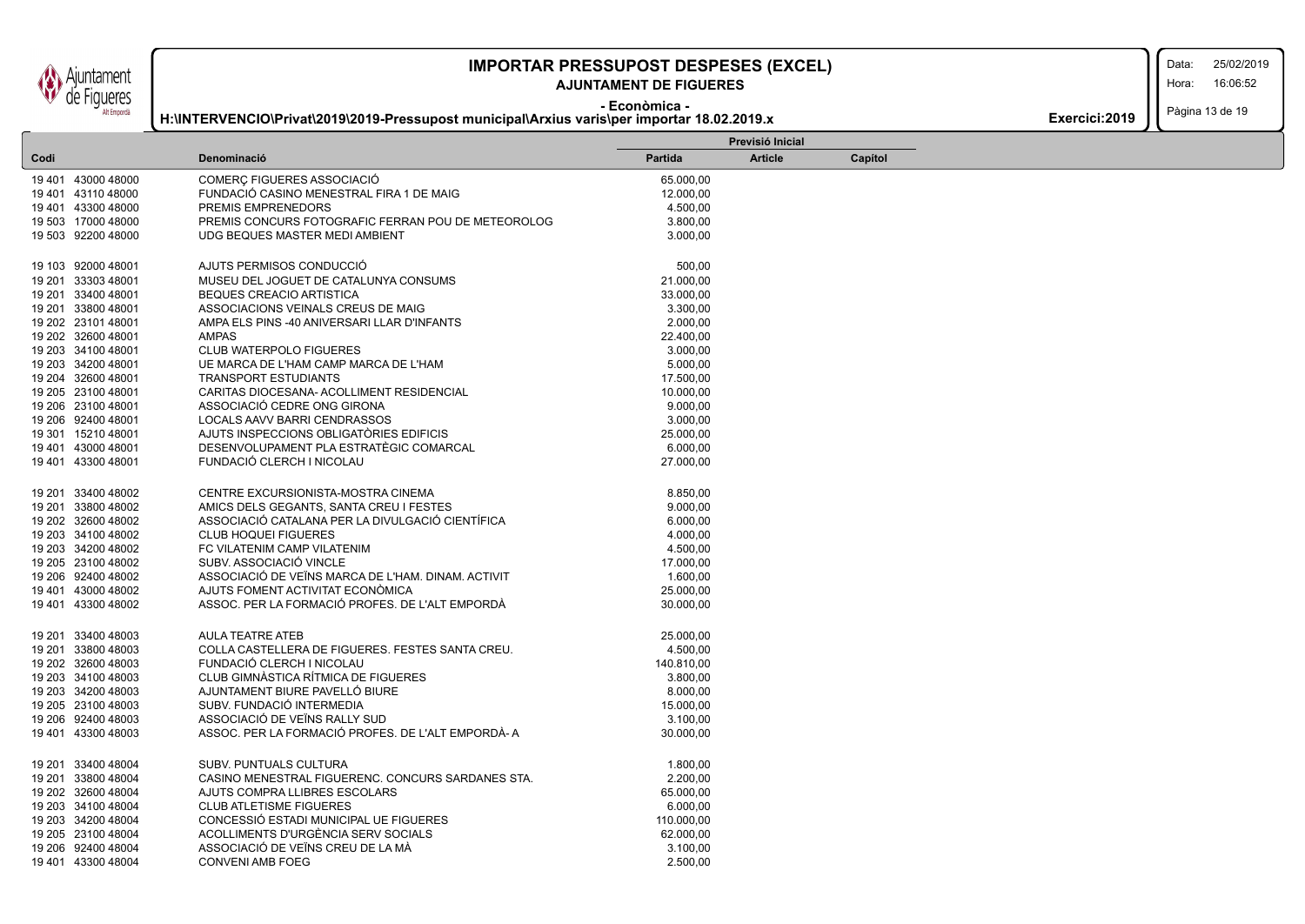### **AJUNTAMENT DE FIGUERES**

Data:

Hora: 16:06:52

**- Econòmica -**

### **H:\INTERVENCIO\Privat\2019\2019-Pressupost municipal\Arxius varis\per importar 18.02.2019.x**

Pàgina 14 de 19 **Exercici:2019** 

|                    |                                                    | Previsió Inicial |                |         |  |  |  |
|--------------------|----------------------------------------------------|------------------|----------------|---------|--|--|--|
| Codi               | Denominació                                        | <b>Partida</b>   | <b>Article</b> | Capítol |  |  |  |
|                    |                                                    |                  |                |         |  |  |  |
| 19 201 33400 48005 | PASCUAL ARTS MUSICS SLU - ACÚSTICA I ACUSTIQUETA   | 240.000,00       |                |         |  |  |  |
| 19 201 33800 48005 | AGRUPACIÓ ESTIMEM EL 600. FESTES SANTA CREU        | 800,00           |                |         |  |  |  |
| 19 202 32600 48005 | PREMIS PALLACH                                     | 8.000,00         |                |         |  |  |  |
| 19 203 34100 48005 | AJAE                                               | 2.500,00         |                |         |  |  |  |
| 19 205 23100 48005 | CARITAS DIOCESANA GIRONA- ALIMENTS                 | 65.000,00        |                |         |  |  |  |
| 19 206 92400 48005 | ASSOCIACIÓ DE VEÏNS HORTA DE L'HOSPITAL            | 3.500,00         |                |         |  |  |  |
|                    |                                                    |                  |                |         |  |  |  |
| 19 201 33800 48006 | <b>POPULARIA</b>                                   | 15.000,00        |                |         |  |  |  |
| 19 202 32600 48006 | <b>QUOTA CIUTATS EDUCADORES</b>                    | 300,00           |                |         |  |  |  |
| 19 203 34100 48006 | PATINATGE ARTÍSTIC FIGUERES                        | 4.000,00         |                |         |  |  |  |
| 19 205 23100 48006 | XAROP CLOWN- PALLASSOS HOSPITAL                    | 2.000,00         |                |         |  |  |  |
| 19 206 92400 48006 | ASSOCIACIÓ DE VEÏNS BARRI PRESÓ                    | 2.600,00         |                |         |  |  |  |
|                    |                                                    |                  |                |         |  |  |  |
| 19 201 33800 48007 | <b>ADIFOLK</b>                                     | 15.000,00        |                |         |  |  |  |
| 19 202 32600 48007 | PROJECTE EDUCATIU CONARTE                          | 36.000,00        |                |         |  |  |  |
| 19 203 34100 48007 | <b>CLUB TENNIS FIGUERES</b>                        | 4.000,00         |                |         |  |  |  |
| 19 205 23100 48007 | CÀRITAS DIOCSANA- ASSESSORAMENT JURÍDIC            | 5.000,00         |                |         |  |  |  |
| 19 206 92400 48007 | ASSOCIACIÓ DE VEÏNS CULUBRET                       | 3.100,00         |                |         |  |  |  |
|                    |                                                    |                  |                |         |  |  |  |
| 19 201 33400 48008 | <b>IES MUNTANER PREMI ANGLADA</b>                  | 3.500,00         |                |         |  |  |  |
| 19 202 32600 48008 | ESCOLA POUS I PAGÈS ACTIV. EXTRAESCOLARS           | 1.300,00         |                |         |  |  |  |
| 19 203 34100 48008 | CLUB D'ESCACS ALT EMPORDÀ                          | 2.000,00         |                |         |  |  |  |
| 19 205 23100 48008 | CONVENI ASSOCIACIO COR FI                          | 1.000,00         |                |         |  |  |  |
| 19 206 92400 48008 | ASSOCIACIÓ DE VEÏNS TURÓ NOVA ESTACIÓ              | 2.800,00         |                |         |  |  |  |
|                    |                                                    |                  |                |         |  |  |  |
| 19 201 33400 48009 | ASSOCIACIÓ FESTIVAL CÒMIC                          | 63.000,00        |                |         |  |  |  |
| 19 202 32600 48009 | MOVIMENT DE RENOVACIÓ PEDAGÒGICA                   | 6.000,00         |                |         |  |  |  |
| 19 203 34100 48009 | CLUB BASQUET ESCOLAPIES FIGUERES                   | 9.500,00         |                |         |  |  |  |
| 19 205 23100 48009 | CONVENI FUNDACIO TUTELAR EMPORDA                   | 2.600,00         |                |         |  |  |  |
| 19 206 92400 48009 | CENTRE RECREATIU EMPORDANÉS                        | 4.000,00         |                |         |  |  |  |
| 19 201 33400 48010 | ASSOCIACIÓ AGITART                                 | 30.000,00        |                |         |  |  |  |
| 19 202 32600 48010 | JOVENTUTS MUSICALS-CANTANIA                        | 16.000,00        |                |         |  |  |  |
|                    |                                                    |                  |                |         |  |  |  |
| 19 203 34100 48010 | <b>CLUB VOLEIVOL FIGUERES</b>                      | 4.000,00         |                |         |  |  |  |
| 19 205 23100 48010 | CONVENI AECC-CATALUNYA CONTRA EL CANCER            | 600,00           |                |         |  |  |  |
| 19 206 92400 48010 | ASSOCIACIÓ DE VEÏNS EL L'EIXAMPLE                  | 2.600,00         |                |         |  |  |  |
| 19 201 33400 48011 | ASSOCIACIÓ TRIANGLE BLAU                           | 1.500,00         |                |         |  |  |  |
| 19 202 32600 48011 | PLA EDUCATIU D'ENTORN, INSTITUTS I ESCOLA D'ADULTS | 35.000,00        |                |         |  |  |  |
| 19 203 34100 48011 | CLUB NATACIÓ FIGUERES                              | 3.800,00         |                |         |  |  |  |
| 19 205 23100 48011 | CONVENI CREU ROJA FIGUERES                         | 10.000,00        |                |         |  |  |  |
| 19 206 92400 48011 | ASSOCIACIÓ DE VEÏNS DEL PARC                       | 2.600,00         |                |         |  |  |  |
|                    |                                                    |                  |                |         |  |  |  |
| 19 201 33400 48012 | CONVENI AMICS DEL CASTELL DE SANT FERRAN           | 3.500,00         |                |         |  |  |  |
| 19 202 32600 48012 | FUNDACIÓ PRIVADA PROMOCIÓ OFICIS - CICLE ELECTR.   | 27.000,00        |                |         |  |  |  |
| 19 203 34100 48012 | PENYA UNIONISTA DE FIGUERES                        | 5.300,00         |                |         |  |  |  |
| 19 205 23100 48012 | <b>CONVENI MIFAS</b>                               | 4.000,00         |                |         |  |  |  |

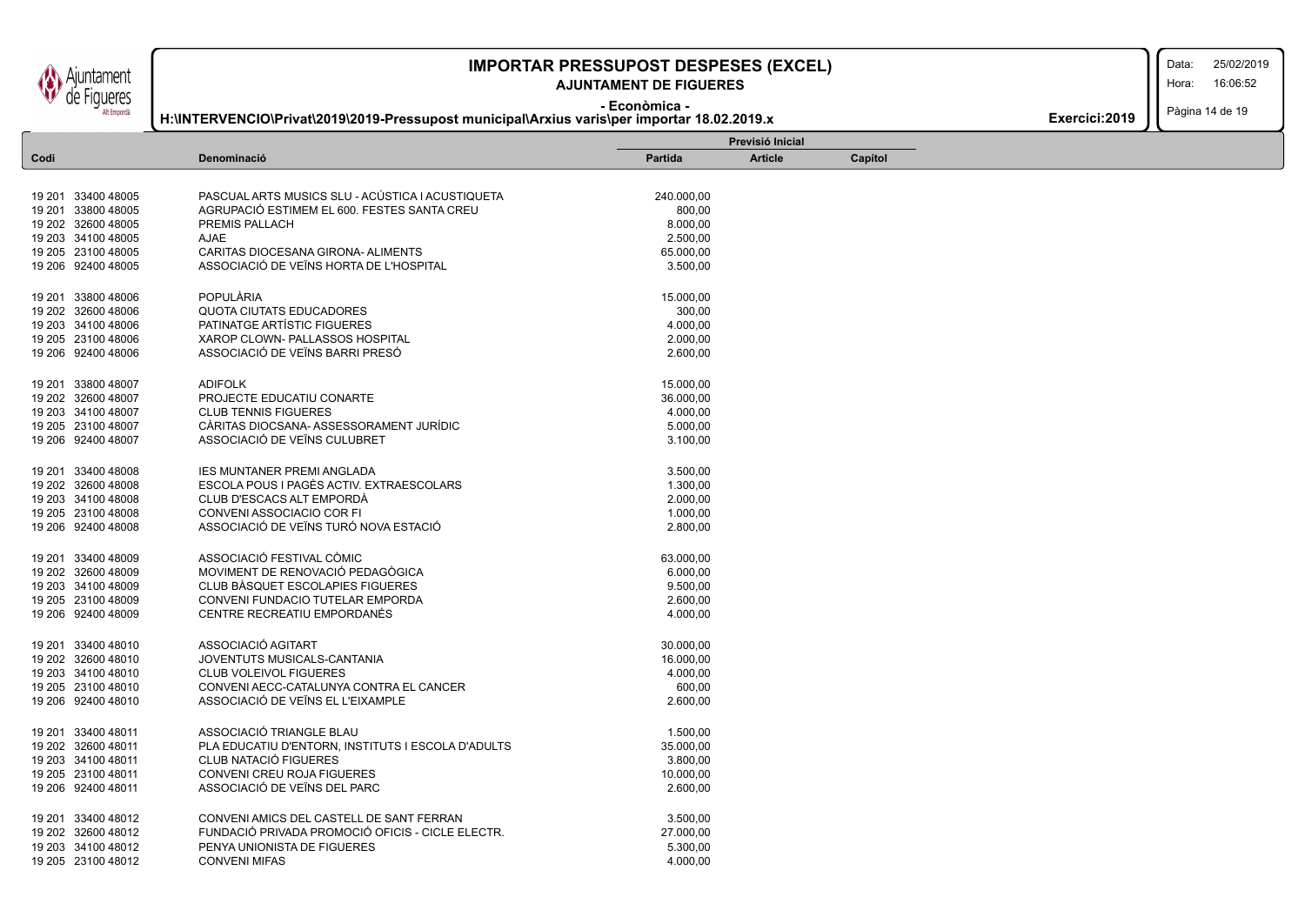untament **Figueres** Alt Empordà

 $\mathsf{L}$ 

### **IMPORTAR PRESSUPOST DESPESES (EXCEL)** 25/02/2019

### **AJUNTAMENT DE FIGUERES**

Hora: 16:06:52

Data:

#### **- Econòmica - H:\INTERVENCIO\Privat\2019\2019-Pressupost municipal\Arxius varis\per importar 18.02.2019.x**

Pàgina 15 de 19 **Exercici:2019** 

|                    |                                                    |           | Previsió Inicial |         |  |  |
|--------------------|----------------------------------------------------|-----------|------------------|---------|--|--|
| Codi               | Denominació                                        | Partida   | <b>Article</b>   | Capítol |  |  |
| 19 206 92400 48012 | ASSOCIACIÓ DE VEÏNS ENRIC MORERA                   | 2.800,00  |                  |         |  |  |
|                    |                                                    |           |                  |         |  |  |
| 19 201 33400 48013 | CONVENI COLLA DOLÇA TARDOR                         | 800,00    |                  |         |  |  |
| 19 202 32600 48013 | FERRAN SUNYER I BALAGUER- DISSABTE MATEMATIQUES    | 13.423,50 |                  |         |  |  |
| 19 203 34100 48013 | <b>CLUB ESPORTIU LA SALLE FIGUERES</b>             | 4.000,00  |                  |         |  |  |
| 19 205 23100 48013 | CONVENI ASSOCIACIO GENT GRAN DE FIGUERES           | 1.200,00  |                  |         |  |  |
| 19 206 92400 48013 | ASSOCIACIÓ DE VEÏNS PARC DE L'ESTACIÓ              | 2.000,00  |                  |         |  |  |
|                    |                                                    |           |                  |         |  |  |
| 19 201 33400 48014 | CONVENI ASSOCIACIÓ CULTURAL LA MUGA CAULA          | 800,00    |                  |         |  |  |
| 19 202 32600 48014 | ESCOLA ANICET DE PAGÈS, ACTIV. EXTRAESCOLARS       | 1.300,00  |                  |         |  |  |
| 19 203 34100 48014 | CLUB JAN-SU                                        | 2.500,00  |                  |         |  |  |
| 19 205 23100 48014 | CONVENI CENTRE DE LLEURE EL DOFI                   | 8.000,00  |                  |         |  |  |
| 19 206 92400 48014 | ASSOCIACIÓ DE VEÏNS JUNCÀRIA PARC BOSC             | 3.100,00  |                  |         |  |  |
|                    |                                                    |           |                  |         |  |  |
| 19 201 33400 48015 | CONVENI SOCIETAT CORAL ERATO                       | 3.500,00  |                  |         |  |  |
| 19 202 32600 48015 | SUBV. ENTITATS I ASSOC. LLEURE EDUCATIU ESCOLES    | 30.000,00 |                  |         |  |  |
| 19 203 34100 48015 | CLUB TENNIS TAULA TRAMUNTANA                       | 6.000,00  |                  |         |  |  |
| 19 205 23100 48015 | CONVENI FUNDACIO PRIVADA ALTEM                     | 18.500,00 |                  |         |  |  |
| 19 206 92400 48015 | ASSOCIACIÓ DE VEÏNS HORTA CAPALLERA                | 3.100,00  |                  |         |  |  |
|                    |                                                    |           |                  |         |  |  |
| 19 201 33400 48016 | CONVENI OMNIUM CULTURAL                            | 8.600,00  |                  |         |  |  |
| 19 202 32600 48016 | CONVOCATÓRIA JOVENTUT EXCEL·LENT EOI               | 900,00    |                  |         |  |  |
| 19 203 34100 48016 | <b>CLUB ESCACS FIGUERES</b>                        | 4.500,00  |                  |         |  |  |
| 19 205 23100 48016 | CONVENI CARITAS DIOCESANA DE GIRONA                | 21.500,00 |                  |         |  |  |
| 19 206 92400 48016 | CONVENI LLOGUER AV ENRIC MORERA                    | 3.000,00  |                  |         |  |  |
|                    |                                                    |           |                  |         |  |  |
| 19 201 33400 48017 | CONVENI ASSOC. FILATELICA-CASINO MENESTRAL         | 1.000,00  |                  |         |  |  |
| 19 202 32600 48017 | FUNDACIÓ GIRONA UNIVERSITAT I FUTUR PROJ. ROSSINYO | 2.350,00  |                  |         |  |  |
| 19 203 34100 48017 | CLUB ESPORTIU JUNCARIA                             | 4.500,00  |                  |         |  |  |
| 19 205 23100 48017 | <b>CONVENI ONA</b>                                 | 900,00    |                  |         |  |  |
| 19 206 92400 48017 | CONVENI LLOGUER AV TURÓ NOVA ESTACIÓ               | 3.600,00  |                  |         |  |  |
|                    |                                                    |           |                  |         |  |  |
| 19 201 33400 48018 | <b>CONVENI ATENEA</b>                              | 5.500,00  |                  |         |  |  |
| 19 202 32600 48018 | ASSOCIACIÓ UAP EDUQUEM PER LA PAU                  | 5.000,00  |                  |         |  |  |
| 19 203 34100 48018 | FUNDACIÓ ESPORTIVA FIGUERES                        | 2.500,00  |                  |         |  |  |
| 19 205 23100 48018 | CONVENI FUNDACIO PRIVADA SANT VICENÇ DE PAÜL       | 11.500,00 |                  |         |  |  |
| 19 206 92400 48018 | CONVENI LLOGUER AV PLAÇA DE L'ESTACIÓ              | 3.000,00  |                  |         |  |  |
|                    |                                                    |           |                  |         |  |  |
| 19 201 33400 48019 | CONVENI ASSOC. PASTORETS DE FIGUERES               | 3.600,00  |                  |         |  |  |
| 19 202 32600 48019 | QUOTA ASSOCIACIÓ AMICS ESCOLA BRESSOLA             | 400,00    |                  |         |  |  |
| 19 203 34100 48019 | CLUB BASQUET ADEPAF                                | 7.500,00  |                  |         |  |  |
| 19 205 23100 48019 | CONVENI ASSOCIACIO GIRONINA DE SORDS               | 1.000,00  |                  |         |  |  |
|                    |                                                    |           |                  |         |  |  |
| 19 201 33400 48020 | CONVENI ASSOCIACIO TEATRAL TEQUATRE                | 1.400,00  |                  |         |  |  |
| 19 203 34100 48020 | <b>UE MARCA DE L'HAM</b>                           | 2.500,00  |                  |         |  |  |
| 19 205 23100 48020 | CONVENI FUNDACIO ONCOLLIGA                         | 600,00    |                  |         |  |  |
|                    |                                                    |           |                  |         |  |  |
| 19 201 33400 48021 | CONVENI ASSOCIACIÓ IMAGO                           | 500.00    |                  |         |  |  |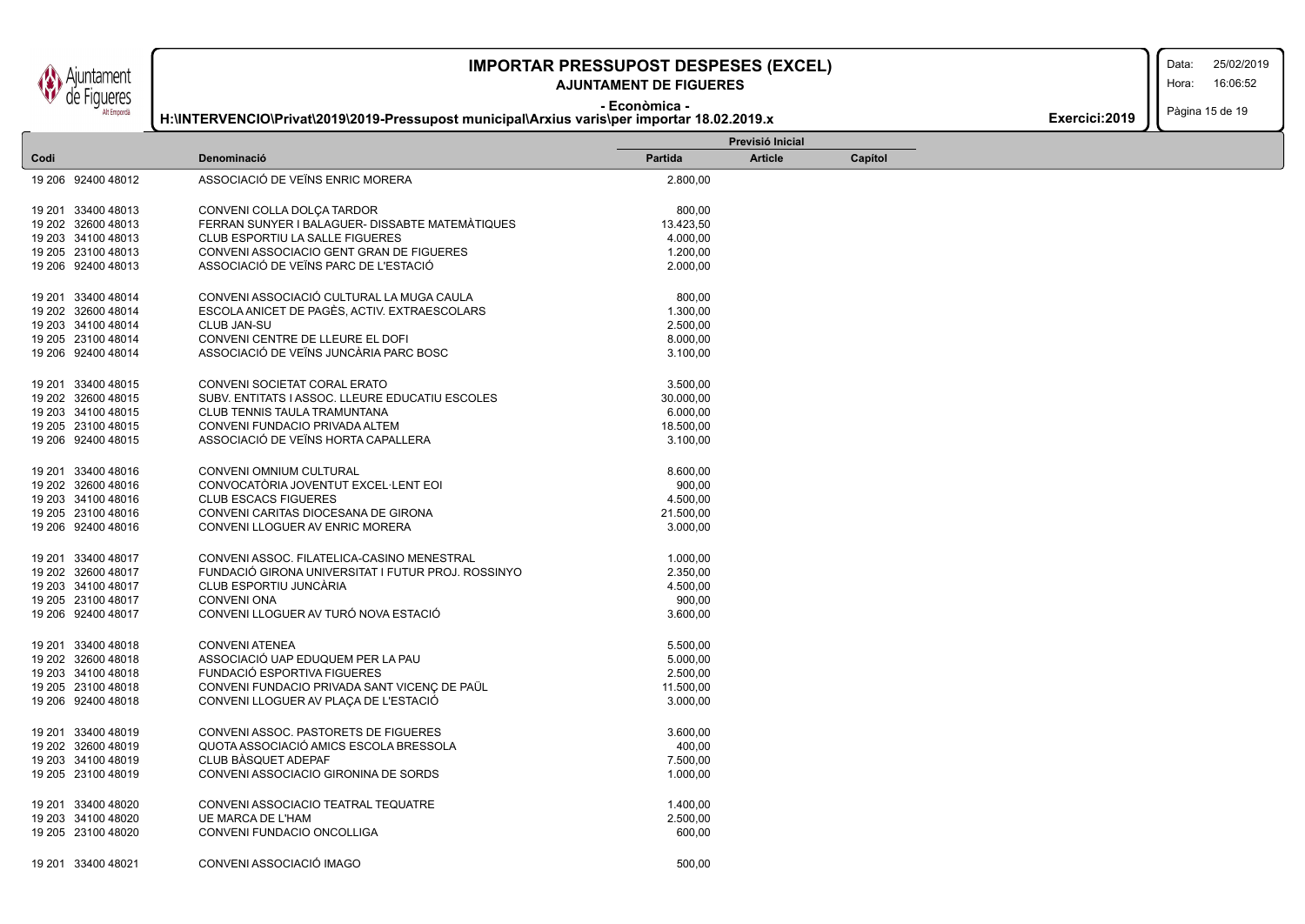### **- Econòmica - AJUNTAMENT DE FIGUERES**

#### Data: Hora: 16:06:52

Pàgina 16 de 19

**H:\INTERVENCIO\Privat\2019\2019-Pressupost municipal\Arxius varis\per importar 18.02.2019.x**

|                    |                                                    |           | Previsió Inicial |         |  |  |
|--------------------|----------------------------------------------------|-----------|------------------|---------|--|--|
| Codi               | Denominació                                        | Partida   | <b>Article</b>   | Capítol |  |  |
| 19 203 34100 48021 | <b>CLUB TIR AMB ARC FIGUERES</b>                   | 1.200,00  |                  |         |  |  |
| 19 205 23100 48021 | CONVENI AA FORM CULTURAL GENT GRAN                 | 500,00    |                  |         |  |  |
|                    |                                                    |           |                  |         |  |  |
| 19 201 33400 48022 | CONVENI ASSOC, CULTURAL AMICS SANT BALDIRI         | 8.000,00  |                  |         |  |  |
| 19 203 34100 48022 | CLUB TENNIS ALT EMPORDÀ                            | 4.000,00  |                  |         |  |  |
| 19 205 23100 48022 | CONVENI ASSOCIACIÓ SERVEIS INTEGRALS DE FUTUR -ASI | 2.000,00  |                  |         |  |  |
|                    |                                                    |           |                  |         |  |  |
| 19 201 33400 48023 | CONVENI AGRUPACIO MEDITERRANIA DANSA               | 6.000,00  |                  |         |  |  |
| 19 203 34100 48023 | CLUB PETANCA FIGUERES NATACIÓ                      | 900,00    |                  |         |  |  |
|                    |                                                    |           |                  |         |  |  |
| 19 205 23100 48023 | FUNDACIÓ SANT VICENÇ DE PAÜL- SERV. INTERVENCIÓ SO | 69.600,00 |                  |         |  |  |
| 19 201 33400 48024 | CONVENI JOVE ORQUESTRA DE FIGUERES                 |           |                  |         |  |  |
|                    | CONVENI ASSOCIACIÓ ATLÈTICA MITJA MARATO           | 14.500,00 |                  |         |  |  |
| 19 203 34100 48024 |                                                    | 15.000,00 |                  |         |  |  |
| 19 205 23100 48024 | SUBV. FUNDACIÓ PERE CLOSA                          | 17.000,00 |                  |         |  |  |
|                    |                                                    |           |                  |         |  |  |
| 19 201 33400 48025 | CONVENI LA FUNCIONAL TEATRE                        | 2.500,00  |                  |         |  |  |
| 19 203 34100 48025 | CONVENI GRUP IRIS CURSA DE LA DONA                 | 5.000,00  |                  |         |  |  |
| 19 205 23100 48025 | CONVENI GRUP IRIS                                  | 2.075,00  |                  |         |  |  |
|                    |                                                    |           |                  |         |  |  |
| 19 201 33400 48026 | CONVENI FOMENT DE LA SARDANA PEP VENTURA           | 12.500,00 |                  |         |  |  |
| 19 203 34100 48026 | CONVENI CONSELL ESPORTIU AE                        | 50.000,00 |                  |         |  |  |
| 19 205 23100 48026 | CONVENI DONA DONA                                  | 500,00    |                  |         |  |  |
| 19 201 33400 48027 | CONVENI COLLA CASTELLERA FIGUERES                  | 7.100,00  |                  |         |  |  |
| 19 203 34100 48027 | AGRUPACIÓ ESPORTIVA MICFOOTBALL- MEDIT.CUP         | 15.000,00 |                  |         |  |  |
|                    |                                                    |           |                  |         |  |  |
| 19 205 23100 48027 | CONVENI DONES VIRTUOSES                            | 300,00    |                  |         |  |  |
| 19 201 33400 48028 | CONVENI CASINO MENESTRAL FIGUERENC                 | 44.000,00 |                  |         |  |  |
| 19 203 34100 48028 | <b>COL·LEGI LA SALLE</b>                           | 1.000,00  |                  |         |  |  |
| 19 205 23100 48028 | CONVENI ASSOCIACIÓ FAMÍLIA I SALUT MENTAL          | 1.000,00  |                  |         |  |  |
|                    |                                                    |           |                  |         |  |  |
| 19 201 33400 48029 | CONVENI ASSOCIACIÓ TEATRAL A MOSSEGADES            | 800,00    |                  |         |  |  |
| 19 203 34100 48029 | FUNDACIÓ BARÇA - FUTBOL NET                        | 15.000,00 |                  |         |  |  |
|                    |                                                    |           |                  |         |  |  |
| 19 201 33400 48030 | <b>CONVENI JERC</b>                                | 900,00    |                  |         |  |  |
| 19 205 23100 48030 | AJUTS SOCIALS FAMILIES MONOPARENTALS               | 3.000,00  |                  |         |  |  |
|                    |                                                    |           |                  |         |  |  |
| 19 201 33400 48031 | CONVENI CORAL POLIFONICA FIGUERES                  | 3.000,00  |                  |         |  |  |
| 19 205 23100 48031 | CONVENI ASSOCIACIO MALALTS D'ALZHEIMER             | 6.025,00  |                  |         |  |  |
|                    |                                                    |           |                  |         |  |  |
| 19 201 33400 48032 | CONVENI PATRONAT DE LA CATEQUISTICA                | 19.900,00 |                  |         |  |  |
|                    |                                                    |           |                  |         |  |  |
| 19 201 33400 48033 | CONVENI ASSOCIACIÓ CORAL ICARIS                    | 800,00    |                  |         |  |  |
|                    |                                                    |           |                  |         |  |  |
| 19 201 33400 48034 | CONVENI AMICS DELS MUSEUS DALI                     | 1.500,00  |                  |         |  |  |
|                    |                                                    |           |                  |         |  |  |
| 19 201 33400 48035 | CONVENI CINECLUB DIOPTRIA                          | 6.400.00  |                  |         |  |  |
|                    |                                                    |           |                  |         |  |  |

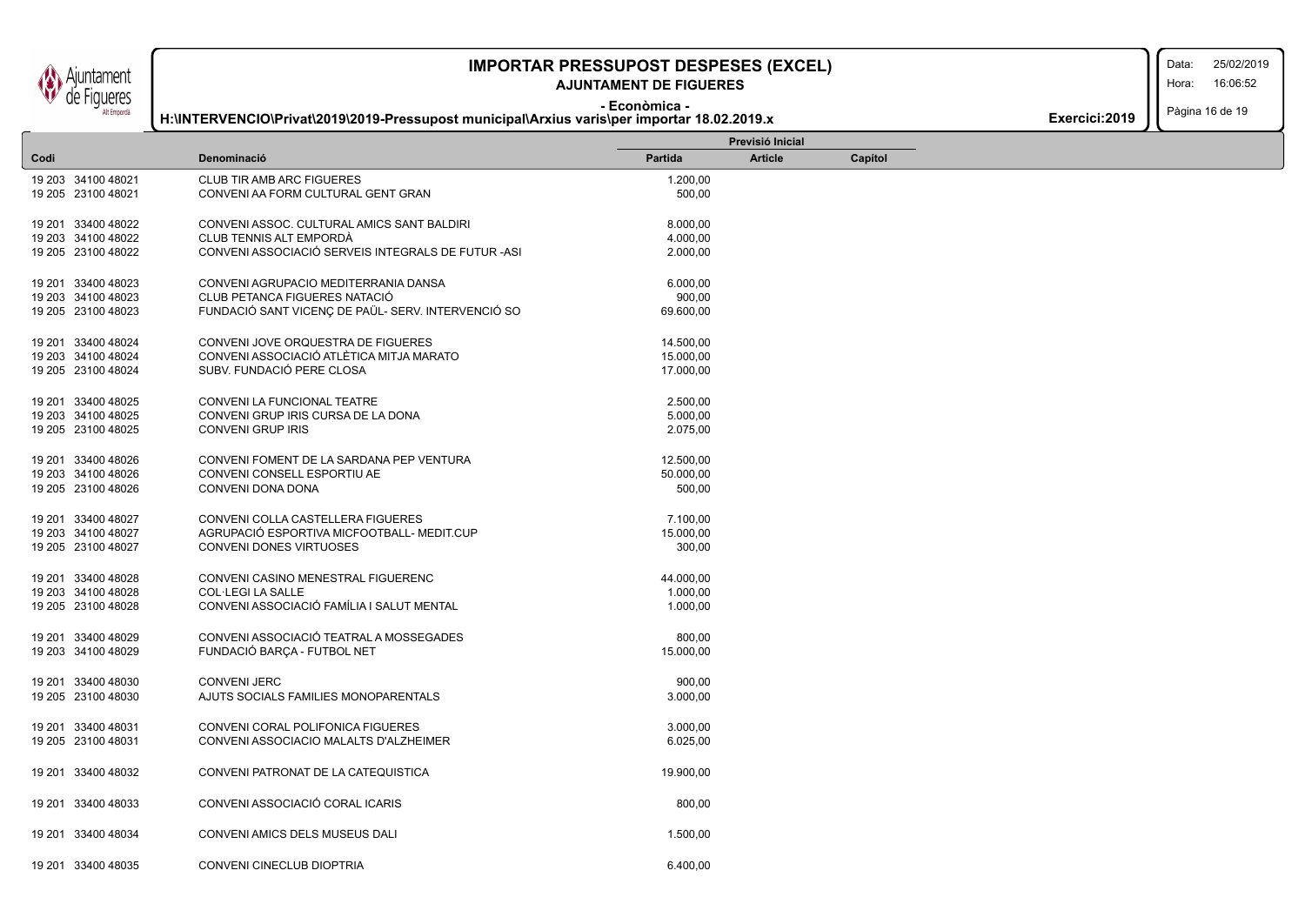Data: Hora: Pàgina 17 de 19 **IMPORTAR PRESSUPOST DESPESES (EXCEL)** 25/02/2019 16:06:52 **Exercici:2019 - Econòmica - AJUNTAMENT DE FIGUERES H:\INTERVENCIO\Privat\2019\2019-Pressupost municipal\Arxius varis\per importar 18.02.2019.x Article Capítol Previsió Inicial Codi Denominació Partida** 19 201 33400 48036 CONVENI AMICS DE SANT JOSEP 6.000,00 19 201 33400 48037 CONVENI CERCLE ESPORT FIGUERENC 6.000,00 19 201 33400 48038 CONVENI JOVENTUTS MUSICALS DE FIGUERES 40.000,00 19 201 33400 48039 CONVENI AMICS DELS GEGANTS 19.800,00 19 201 33400 48040 CONVENI ASSOCIACIÓ ADF ALT EMPORDÀ 1.400,00 19 201 33400 48041 CONVENI AGRUPAMENT ESCOLTA SANT PERE 3.400,00 19 201 33400 48042 CONVENI IAEDEN 2.500,00 19 201 33400 48043 CONVENI ASSOCIACIÓ TEATRAL TALLER DE TEATRE CONVENIDADE 1.000.00 19 201 33400 48044 CONVENI ASSOCIACIÓ AMICS INSTITUT RAMON MUNTANER 900,00 19 201 33400 48047 ASSOC. VEINS RALLY SUD CONCURS NARRATIVA 1.000,00 19 201 33400 48048 SOCIETAT CORAL ERATO. ÚS ESPAI CULTURAL 10.000,00 19 201 33400 48049 CONVENI ASSOCIACIÓ FRANZ SCHUBERT 10.000,000 10.000,00 A Famílies i Institucions sense ànims de lucre 2.850.223,50 TRANSFERÈNCIES CORRENTS 5.501.401,78 19 103 92900 50000 FONS DE CONTINGÈNCIA 0,00 0,00 FONS DE CONTINGENCIA DE LA CONTRADICIÓN EN EL CONTRADO DE LA CONTRADICIÓN DE LA CONTRADICIÓN DE LA CONTRADICIÓN 19 301 15320 60000 ADQUISICIONS TERRENYS SÒL NO URBANITZABLE 150.000,00 19 401 24100 60000 CENTRE FORMACIÓ I INNOVACIÓ FERRAN SUNYER 100.000,00 19 502 15320 60901 PLA ASFALTATGE VORERES 450.000,00 19 502 15320 60902 ARRANJAMENTS PLAÇA TURÓ BAIX 30.000,00 19 502 15320 60903 SUPRESSIÓ BARRERES ARQUITECTÒNIQUES 50.000,00 19 502 15320 60904 ACCÉS CARRER PASTORA A APARCAMENT 30.000,00 Inversió nova en infraestructures i béns destinats a l'ús ge 810.000,000 en 1982. 19 502 43200 61900 BICI TRANS-CAT POCTEFA 220.000,00 19 503 31100 61900 INV. INSTAL·LACIONS ACS CONTRA LEGIONEL·LOSI 20.000,00 Inversions de reposició en infraestructures i béns destinats 240.000,00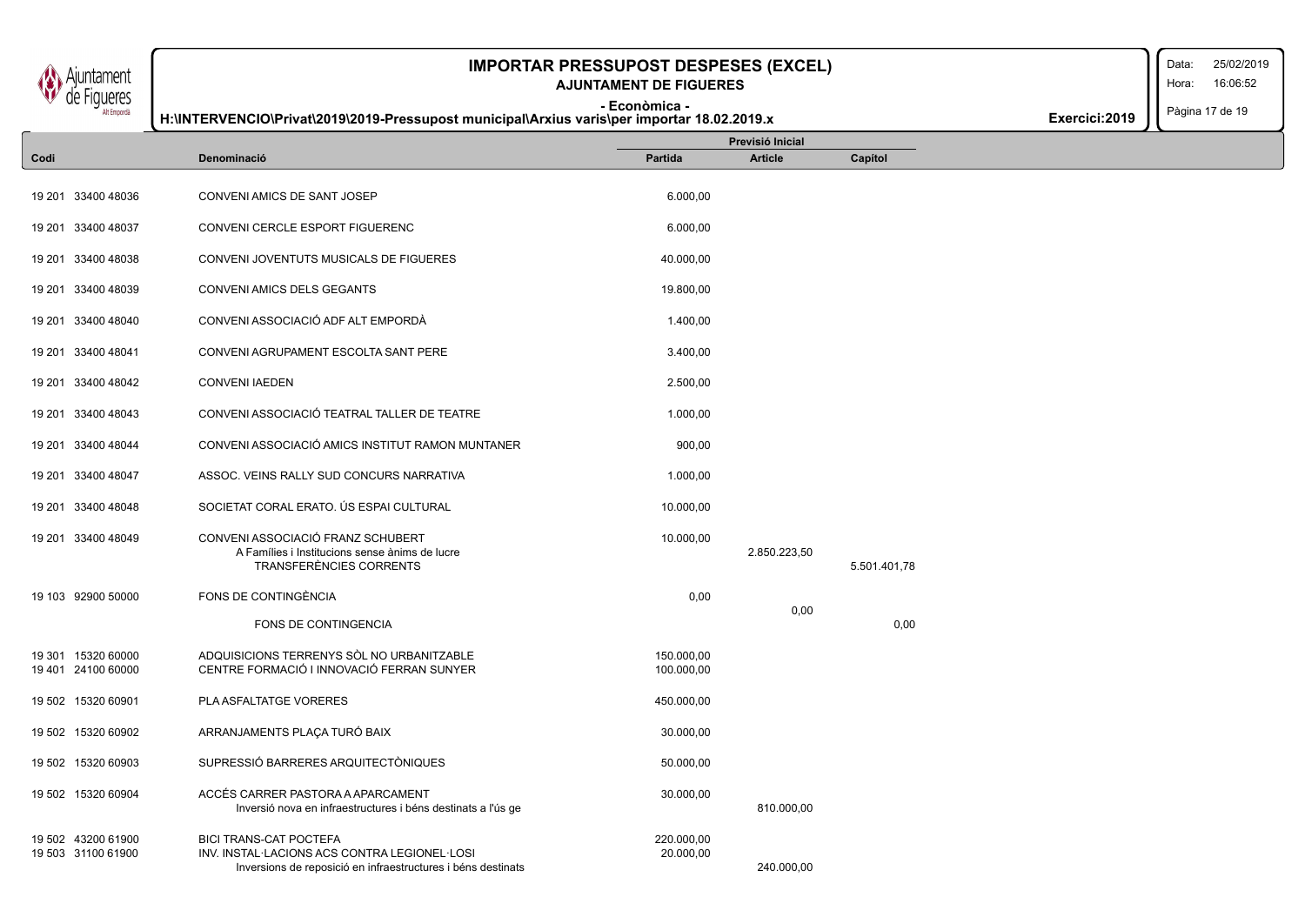**IMPORTAR PRESSUPOST DESPESES (EXCEL)** 25/02/2019 Data: 16:06:52 **AJUNTAMENT DE FIGUERES** Hora: Fiaueres **- Econòmica -** Pàgina 18 de 19 **H:\INTERVENCIO\Privat\2019\2019-Pressupost municipal\Arxius varis\per importar 18.02.2019.x Exercici:2019 Previsió Inicial Article Capítol Codi Denominació Partida** 19 201 33300 62200 INVERSIONS EQUIPAMENTS CULTURALS 35.000,00 19 201 33302 62200 REFORMES MUSEU EMPORDÀ 125.000,00 19 203 34200 62200 TANCAMENT ESTADI ALBERT GURT 125.000,00 19 502 16400 62200 MILLORA DE CEMENTIRIS MUNICIPALS 50.000,00 19 502 32300 62200 INVERSIONS EN ESCOLES I CENTRES EDUCATIUS 250.000,00 19 502 33303 62200 OBRES MUSEU JOGUET 50.000,00 19 502 34200 62200 PAVELLÓ MUNICIPAL 1.074.000,00 19 502 43200 62200 CASA NATAL SALVADOR DALÍ 374.013,00 19 502 92000 62200 INVERSIONS EN DEPENDÈNCIES MUNICIPALS GENERALS 100.000,00 19 203 34200 62201 AMPLIACIÓ 6 PISTES DE PETANCA ZONA ESPORTIVA 25.000,00 19 502 34200 62201 INVERSIONS EN EQUIPAMENTS ESPORTIUS 145.000,00 19 502 43200 62201 ADQUISICIÓ HABITATGE CASA DALÍ 50.000,00 19 203 34200 62300 MATERIAL ESPORTIU 20.000,00 19 206 92400 62300 INVERSIONS CENTRES CÍVICS 7.500,00 19 502 16500 62300 INV. NOU ENLLUMENAT PÚBLIC 120.000,00 19 502 92000 62300 CLIMATITZACIÓ CASA CONSISTORIAL EDIF. FIRAL 0,00 19 110 13200 62400 COMPRA VEHICLE G.U. 3.000,00 19 502 15320 62400 ADQUISICIÓ VEHICLES VIA PÚBLICA 45.000,00 19 202 32600 62500 INVERSIONS EDUCACIÓ 1.000,00 19 205 23100 62500 MOBILIARI I ELECTRODOMESTICS HABITATGES MUNICIPALS 3.000,00 19 405 92000 62500 MOBILIARI OFICINA 10.000,00 19 503 17210 62500 INVERSIONS FUNC. MEDI AMBIENT 20.000,00 19 206 92400 62600 EQUIPS PROCÉS INFORMACIÓ CENTRES CÍVICS 7.500,00

| 19 502 | 15310 62700        | PROJECTE CARRER AVINYONET                                    | 50.000,00  |              |
|--------|--------------------|--------------------------------------------------------------|------------|--------------|
|        |                    | Inversió nova associada al funcionament operatiu dels servei |            | 2.690.013,00 |
| 19 502 | 15320 63200        | INV. EDIFICACIÓ- SUBVENCIÓ PECT GO03-001                     | 113.889,46 |              |
|        | 19 502 34201 63200 | SALA MUSCULACIÓ PAVELLÓ ESPORTIU                             | 15.000,00  |              |
| 19 502 | 92000 63200        | II FASE PROJ. REHABILITACIÓ ANTIGA OF. TURISME               | 90.000,00  |              |
| 19 502 | 15320 63201        | INVERSIONS ADQUISICIÓ I REPOSICIÓ MOBILIARI URBÀ             | 90.000.00  |              |
| 19 502 | 13300 63300        | <b>INVERSIONS SEMAFORS</b>                                   | 15.000,00  |              |
| 19 502 | 15325 63300        | INV. EQUIPAMENTS I MOBILIARI SUBV. PECT GO03-001             | 32.194,09  |              |
| 19 502 | 16000 63300        | FONS REPOSICIO CLAVEGUERAM                                   | 150.000,00 |              |
| 19 502 | 16100 63300        | <b>FONS REPOSICIO AIGUA</b>                                  | 140.000,00 |              |
| 19 502 | 16000 63301        | PLA DE RECS DE CLAVEGUERAM                                   | 35.000.00  |              |
|        | 19 105 92000 63600 | ADOUISICIÓ INFRAESTRUCTURA INFORMÀTICA                       | 50,000,00  |              |